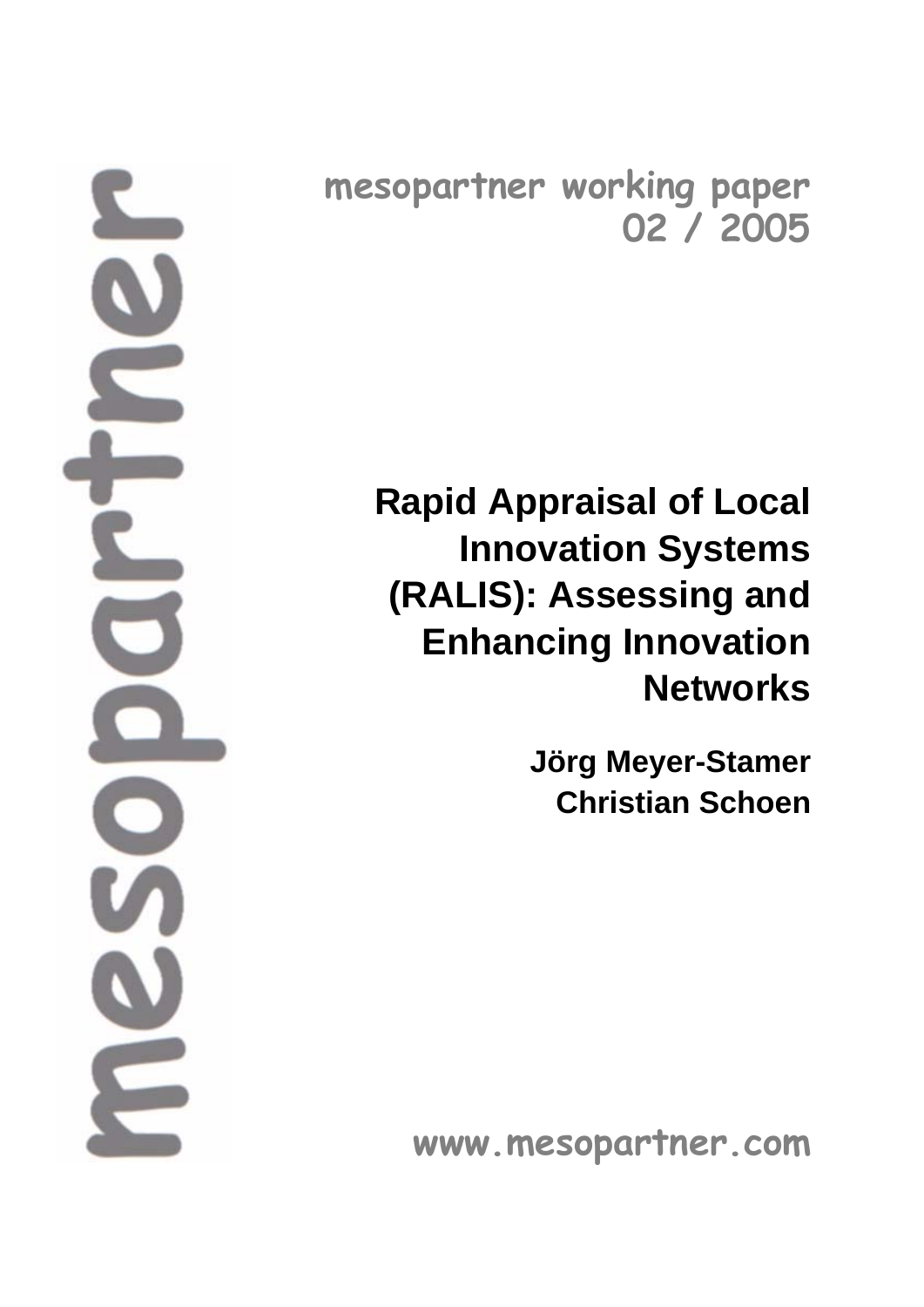© by the authors Jörg Meyer-Stamer, jms@mesopartner.com Christian Schoen, cs@mesopartner.com Duisburg and Munich Revised Version 2007

mesopartner working papers are a product of mesopartner, a consultancy partnership specialised in territorial development. For more information see www.mesopartner.com

ISSN 1613-298X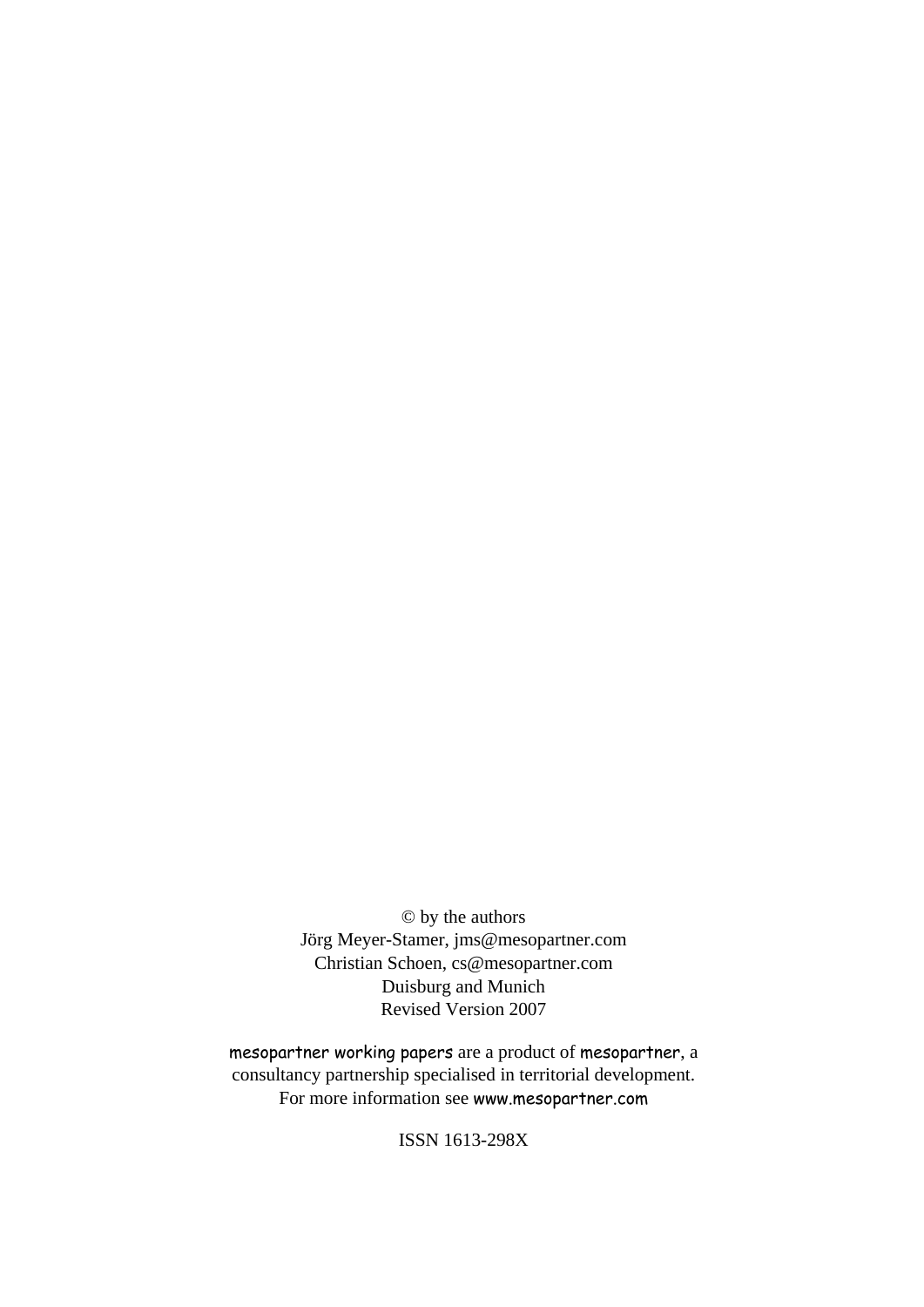## **Table of contents**

| $\mathbf{1}$   | What is "Rapid Appraisal of Local Innovation Systems"?              |                                                          | $\mathbf{1}$ |
|----------------|---------------------------------------------------------------------|----------------------------------------------------------|--------------|
| $\overline{2}$ | How is RALIS different from other diagnostic approaches?            |                                                          | 1            |
| 3              | What does a RALIS Exercise look like?                               |                                                          | 3            |
| $\overline{4}$ | How did RALIS come about?                                           |                                                          | 4            |
| 5              | What are the conceptual foundations of RALIS?                       |                                                          | 6            |
| 5.1            | What is Rapid Appraisal?                                            |                                                          | 6            |
| 5.2            | What is Participatory Appraisal of Competitive Advantage<br>(PACA)? |                                                          | 7            |
| 5.3            |                                                                     | What are innovation, technology and innovations systems? | 8            |
|                | 5.3.1                                                               | What is Innovation?                                      | 8            |
|                |                                                                     | 5.3.2 What is technology?                                | 10           |
|                | 5.3.3                                                               | A simple innovation typology                             | 13           |
| 5.4            | What is an Innovation System?                                       |                                                          | 14           |
|                | 5.4.1                                                               | The Four Pillar Model of Innovation Systems              | 17           |
|                | 5.4.2                                                               | What is a Local Innovation System?                       | 21           |
|                | 5.4.3                                                               | Consequences for the design of a RALIS Exercise          | 22           |
| 6              | What are results of RALIS exercises?<br>23                          |                                                          |              |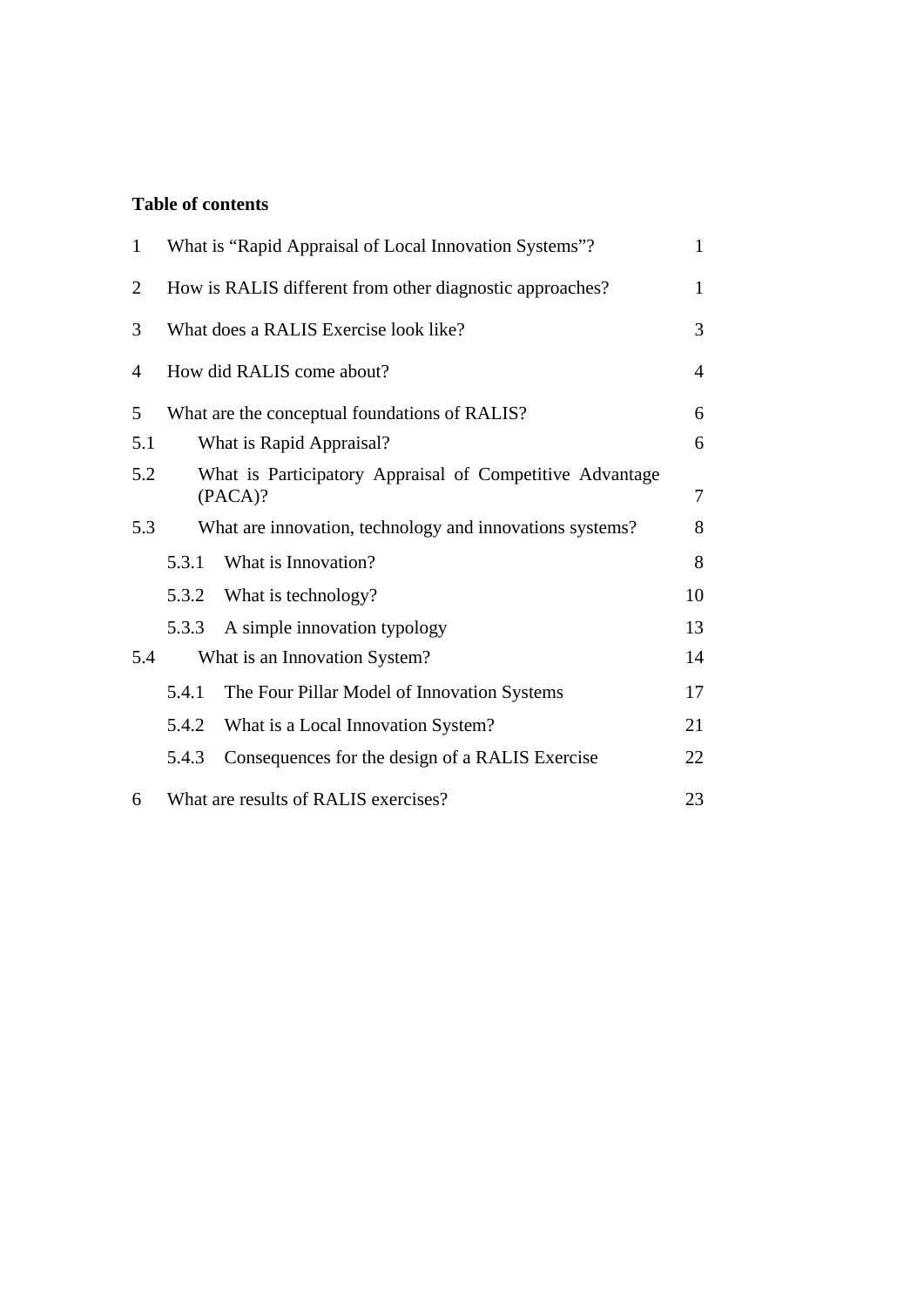## **1 What is "Rapid Appraisal of Local Innovation Systems"?**

Rapid Appraisal of Local Innovation Systems (RALIS) is a methodology to conduct a rapid diagnosis of a locality, a value chain or a cluster with a special focus at technology and innovation. The starting point is an observation which is consistently coming out of the analysis of successful localities: innovation is not only based on intra-firm efforts but also, and in particular, on dense networks of interaction between a variety of actors – companies, training institutions, research and technology extension organisations, and others. Thus, RALIS is designed in a way which permits the identification of such networks, or their absence, and a rough assessment of their density and effectiveness.

RALIS is a methodology to get an overview of the main features of a local innovation system or the innovation processes along a value chain within a short period of time. In the wider sense, it is a rapid, practical, bottom-up, participatory and network stimulating approach to local/regional economic development or value chain promotion.

RALIS can be used for two different purposes:

- 1. for a diagnostic without implications for immediate action,
- 2. as an action-oriented method.

If it is used purely as a diagnostic method, it has the potential to render reliable results within a relative short period of time. However, it must be taken into account that it is not really a "scientific" method, so it has to be complemented with other methods in case scientific accuracy has to be achieved. At the same time, for policy-oriented research it may be sufficient.

If it is used as an action-oriented method, scientific accuracy is of secondary importance; the approach rather follows the principle "better be roughly right than precisely wrong". If it is action-oriented, this has implications for the overall organization of the project, especially in terms of a strong involvement of local actors.

# **2 How is RALIS different from other diagnostic approaches?**

Conventional approaches often involve huge up-front investment in terms of time and money, it often takes long for proposals to come up, and the pro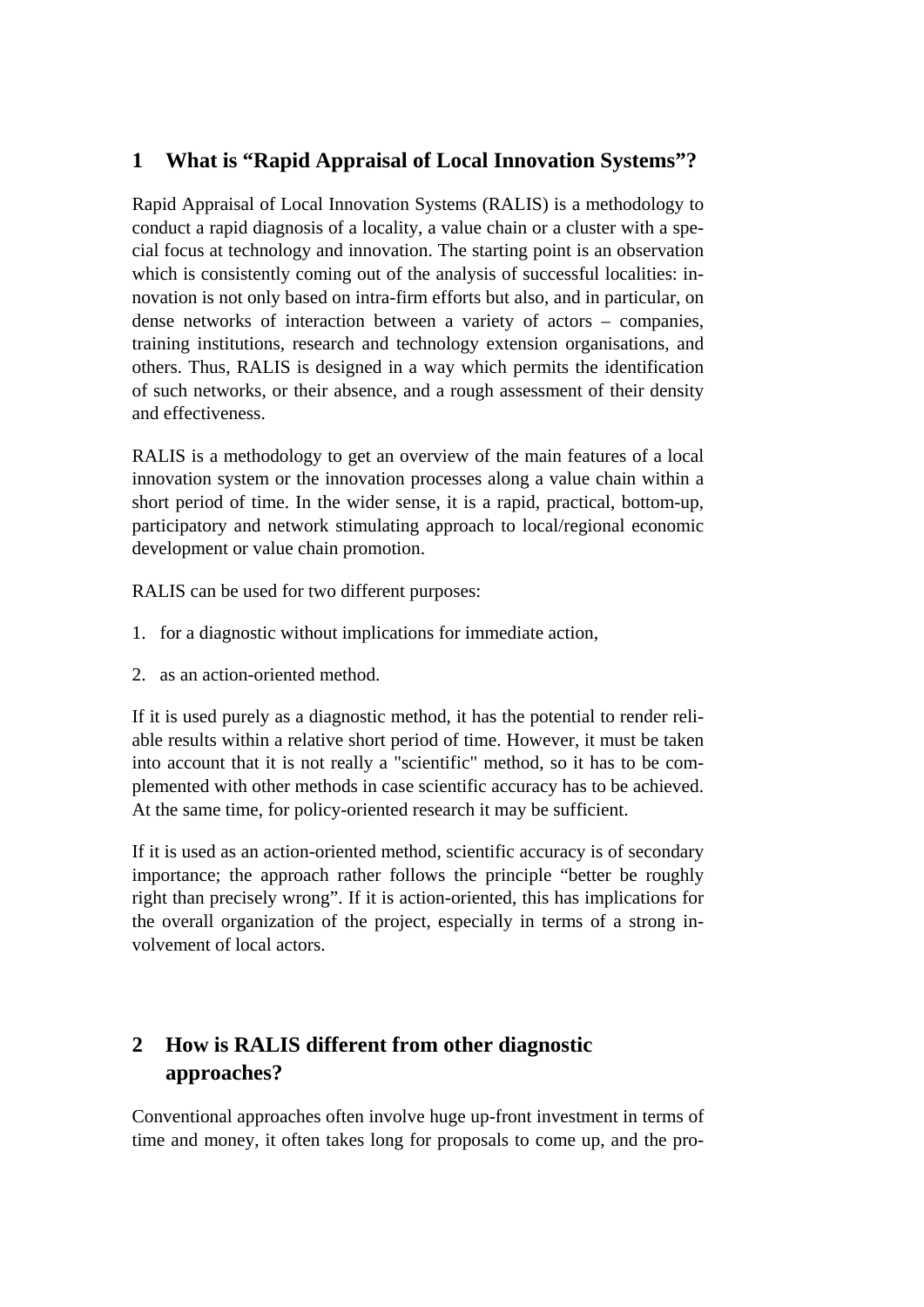posals are not always practical and compatible with the local mindset. RALIS suggests to do the opposite. It is an action- and results-oriented methodology which is based on principles of rapid and participatory appraisal. Its basic elements are:

- Quickly scanning the structure of the local innovation system and identifying main mechanisms and bottlenecks of technology transfer. The initial diagnosis will take no more than ten to 14 days, and the results are presented and discussed with local stakeholders immediately after that.
- RALIS involves both external specialists and local stakeholders in the diagnosis. The local active participation facilitates the transfer of methodological and conceptual know-how, motivates local actors to enhance interaction and empowers them to continue with the initiative once the external consultants have left.
- External consultants play a role in the first diagnosis, but the responsibility for implementing concrete activities rests with local actors and institutions.

A RALIS exercise pursues the following specific objectives:

- To gather and filter ideas on how to improve critical factors related to innovation in localities or along a value chain (input cost, productivity, innovativeness, framework conditions, etc.).
- To identify ways to overcome bottlenecks in the interaction between different actors in a local innovation system or between elements of a value chain.
- To formulate practical proposals that will enhance innovation and strengthen the competitiveness of companies.
- To formulate suitable actions for overcoming resistance to innovation in a locality or industry, both through practical suggestions for incremental upgrading and through the creation of opportunities for a recombination of existing assets which may lead to radical innovation.

The main difference between RALIS and other approaches is that it combines the mobilisation of stakeholders and the research of the local innovation system with the identification of immediate activities, rather than running these activities in a sequential way. If RALIS is used as a market research method by an innovation promotion agency, it delivers not only an analysis but also proposals for action that are supported by local stakeholders.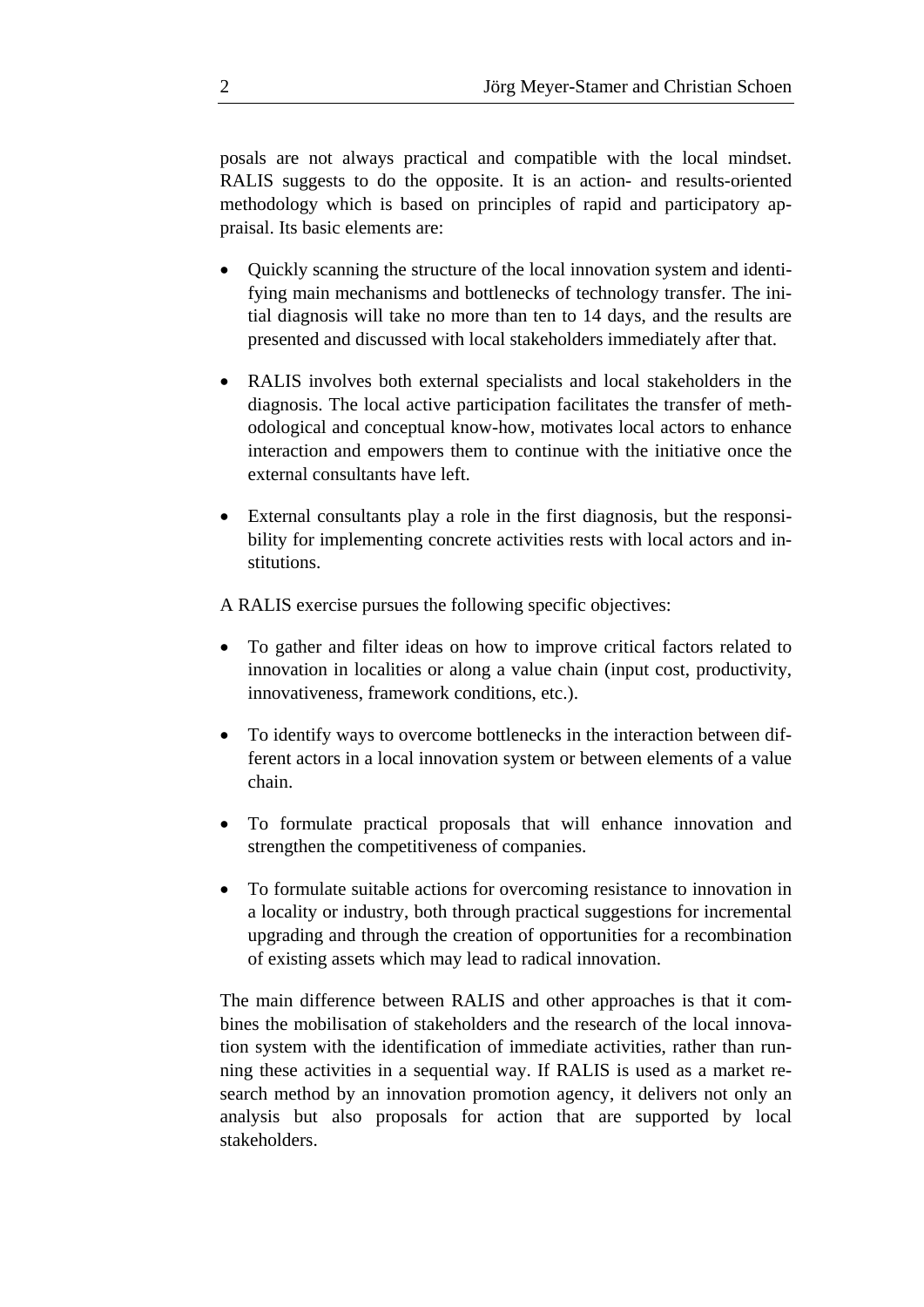## **3 What does a RALIS Exercise look like?**

A RALIS Exercise involves a team of between four and eight persons, most of them from the respective location, who conduct a rapid appraisal of the local innovation system: the RALIS Team. The sequence of their activities is as follows. It starts with a preparatory phase where available data and information are collected and assessed. Then there is a phase of intense re-

search, involving representatives of all four pillars of the local innovation system. The following activities are conducted:

- a hypotheses workshop, where the RALIS Team clarifies its expectations,
- a kick-off workshop, where additional information is gathered from key stakeholders who are at the same time informed about the RALIS Exercise,
- Mini-workshops, where a number of specific formats are applied to gather information on specific sectors and innovation networks in a very efficient way,
- interviews with key companies, institutions and informers,
- a Results Workshop of the RALIS Team to elaborate findings and proposals,
- a Presentation Event to present and discuss diagnostic and proposals with local stakeholders,
- a series of Way Forward Workshops to plan the details of the implementation of proposals.

A RALIS Exercise lasts no more than two weeks. After that, implementation of practical activities to enhance innovation and improve the competitiveness begins. A first series of RALIS Monitoring Follow-

### **Table 1: Sequence of a RALIS Exercise**

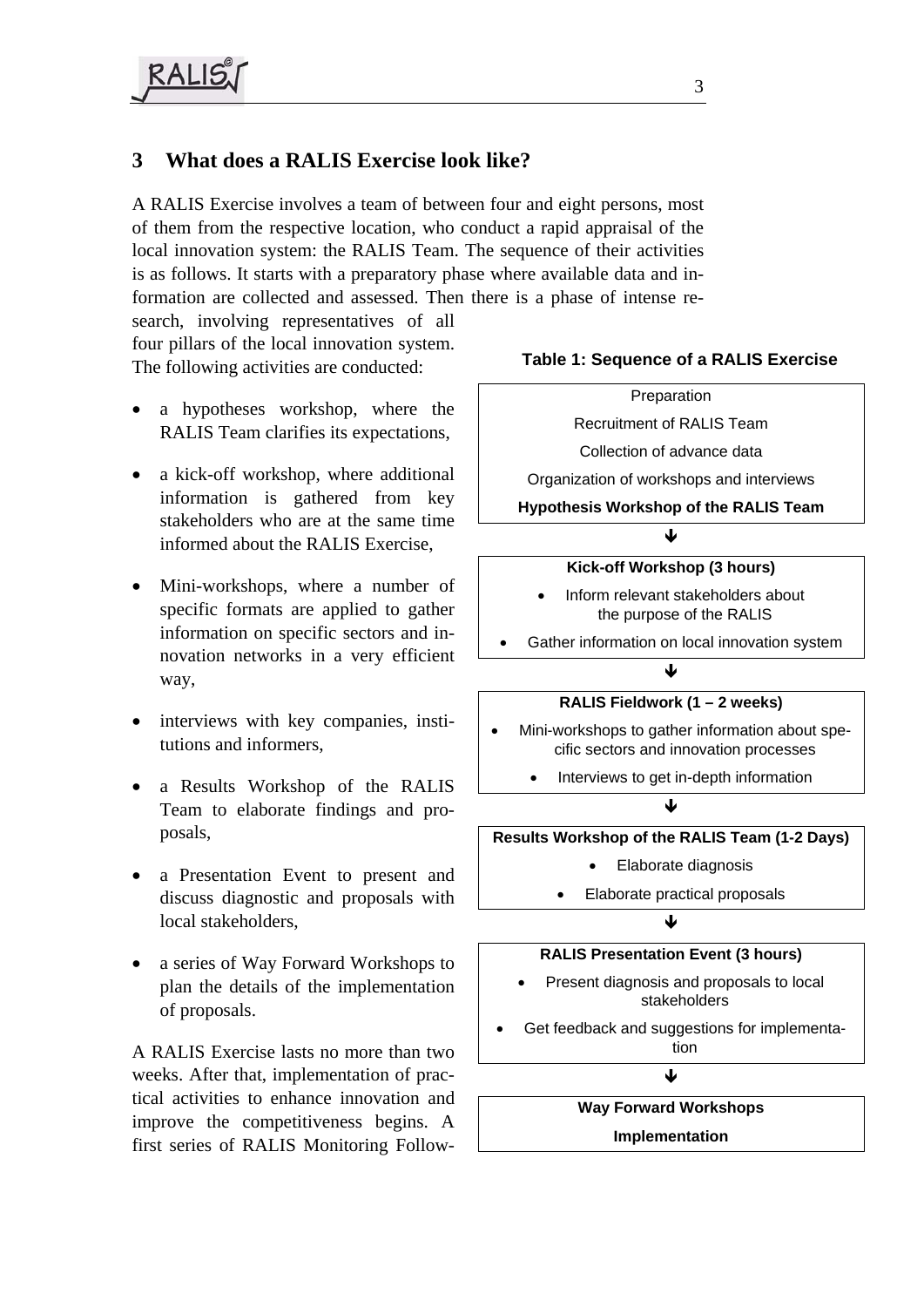up Workshops should be organized after no more than six months, to assess the progress and to define a new round of activities. A tool such as the "Compass of Local Competitiveness"<sup>1</sup> may be employed in this exercise. In the meantime, it is often advisable for external organisations that have encouraged and supported the use of RALIS to accompany the process with facilitation and further encouragement.

Suitable proposals identified during a RALIS exercise need to meet the following criteria:

- Suitable to be implemented quickly.
- Suitable to show visible and tangible effects within 3 6 months.
- Suitable to be implemented with available resources (motivation, skills, time, funds).

The underlying logic of selecting typical RALIS proposals is that they are likely to be implemented. Fast and visible results will encourage further collaboration and a joint effort of local stakeholders to upgrade their innovation capacity. As ongoing collaboration creates trust and energy, more ambitious and longer-term initiatives are more likely to succeed. Such more strategic and complex interventions should be targeted once quick-win activities have succeeded.

### **4 How did RALIS come about?**

The RALIS methodology emerged in the context of a research and advisory project in Indonesia (2000-2002). The German Ministry of Education and Research had contracted the German applied research organisation Fraunhofer Gesellschaft (FhG) to give advice to the Indonesian Ministry of Research and Technology and to particularly evaluate the Indonesian science research and technology landscape (PERISKOP Project). One of the elements of PERISKOP was the analysis of technology transfer to the regions and technological capability and technology diffusion at the local level. As a complement to more orthodox methods, such as standardized questionnaires, it was decided also to conduct qualitative research. It was expected to give a fairly representative picture, but it was also supposed to be relatively quick and cheap. Therefore, we decided to adapt a methodology of rapid ap-

1

<sup>1</sup> see www.mesopartner.com/englisch/e-compass.html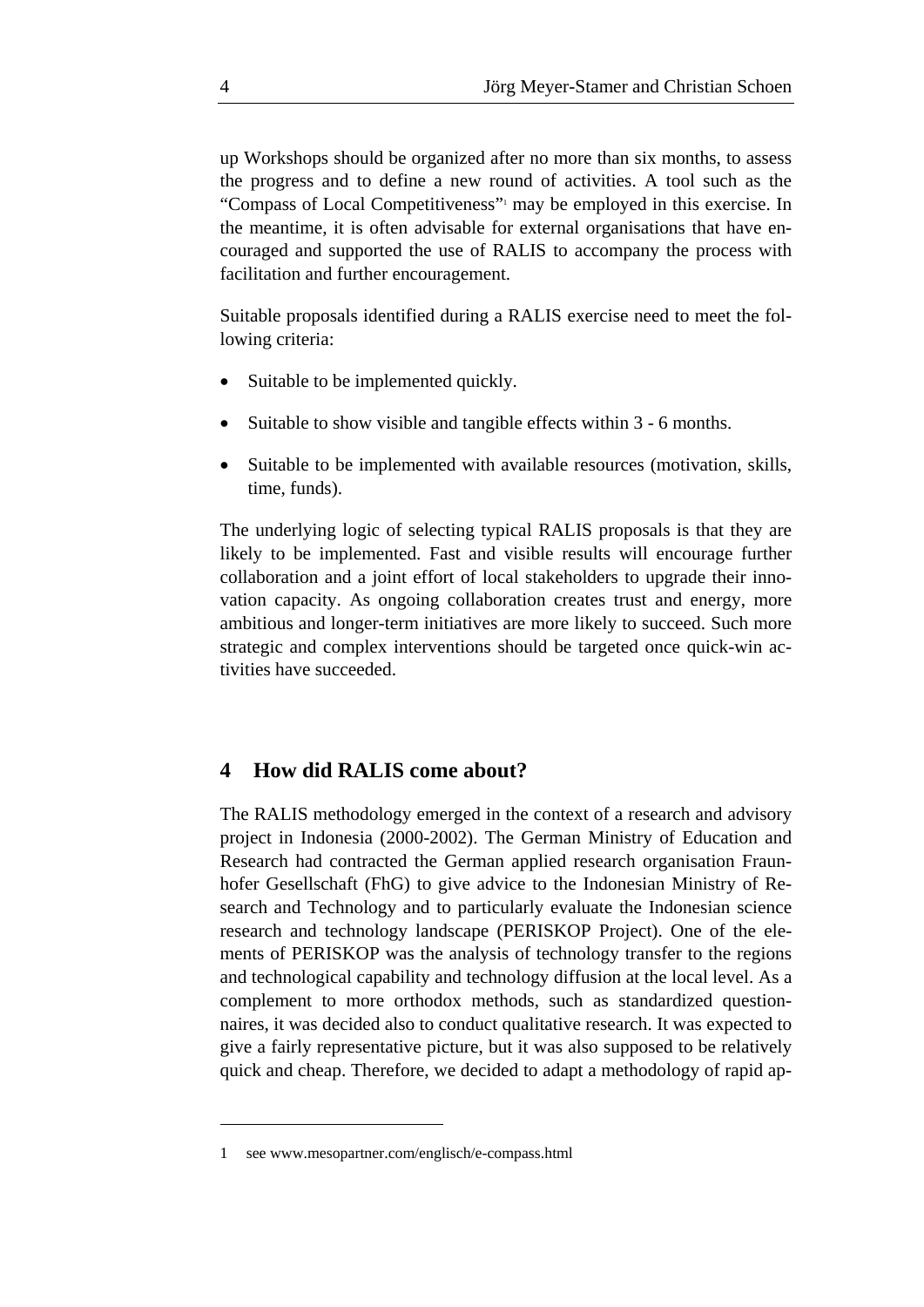

praisal for local economic development (Participatory Appraisal of Competitive Advantage / PACA)<sup>2</sup> and to combine it with earlier work on technological capability and innovation systems (Hillebrand, Messner and Meyer-Stamer 1994).

In the context of the RALIS application in Indonesia, the methodology has been used as diagnostic tool only. In order to find out about the technology transfer processes and networks on the local level, RALIS teams conducted field research in ten exemplary locations in the country, successfully identifying local innovation networks or their absence, innovation efforts in industries and institutions and sources and modes of intra-regional, interregional and cross-border technology transfer. We have consolidated the results to generate a representative picture of the performance of local innovation systems in Indonesia (Mertins 2002).

In 2003/2004, a RALIS training and exercise was organised by the Tshumisano Technology Station Programme in South Africa supported by GTZ and the South African Department of Science and Technology (DST). Here, we applied RALIS for the first time as an action-oriented method and for the assessment of innovation efforts along a regional value chain that faces a severe crisis, the clothing and textile (C&T) value chain in Western Cape.

A Technology Imbizo, i.e. a major stakeholder meeting, in Western Cape in early 2004 highlighted bottlenecks in the interaction between different elements of the C&T value chain, in particular the small clothing manufacturers and the local textile manufacturers. In addition, it was highlighted that the C&T industry was facing a very critical situation due to the strong Rand and the resulting cheap imports. Whereas the low productivity of the small clothing manufacturers appeared to be one of the critical issues to be addressed, it seemed necessary to deeper investigate all other factors related to the value chain, the microeconomic factors and the local framework conditions.

Based on this information, GTZ and DST proposed to apply RALIS to further investigate potential bottlenecks in the innovation process and along the C&T value chain. The expectation was that the RALIS exercise in the C&T industry in Western Cape would lead to formulate, jointly with players from various elements of the value chain, practical proposals that would bring about more effective communication and collaboration along the value chain, which again may give rise to innovation and may help to make the clothing and textile sector more competitive on global markets. This RALIS

1

<sup>2</sup> see www.mesopartner.com and www.paca-online.org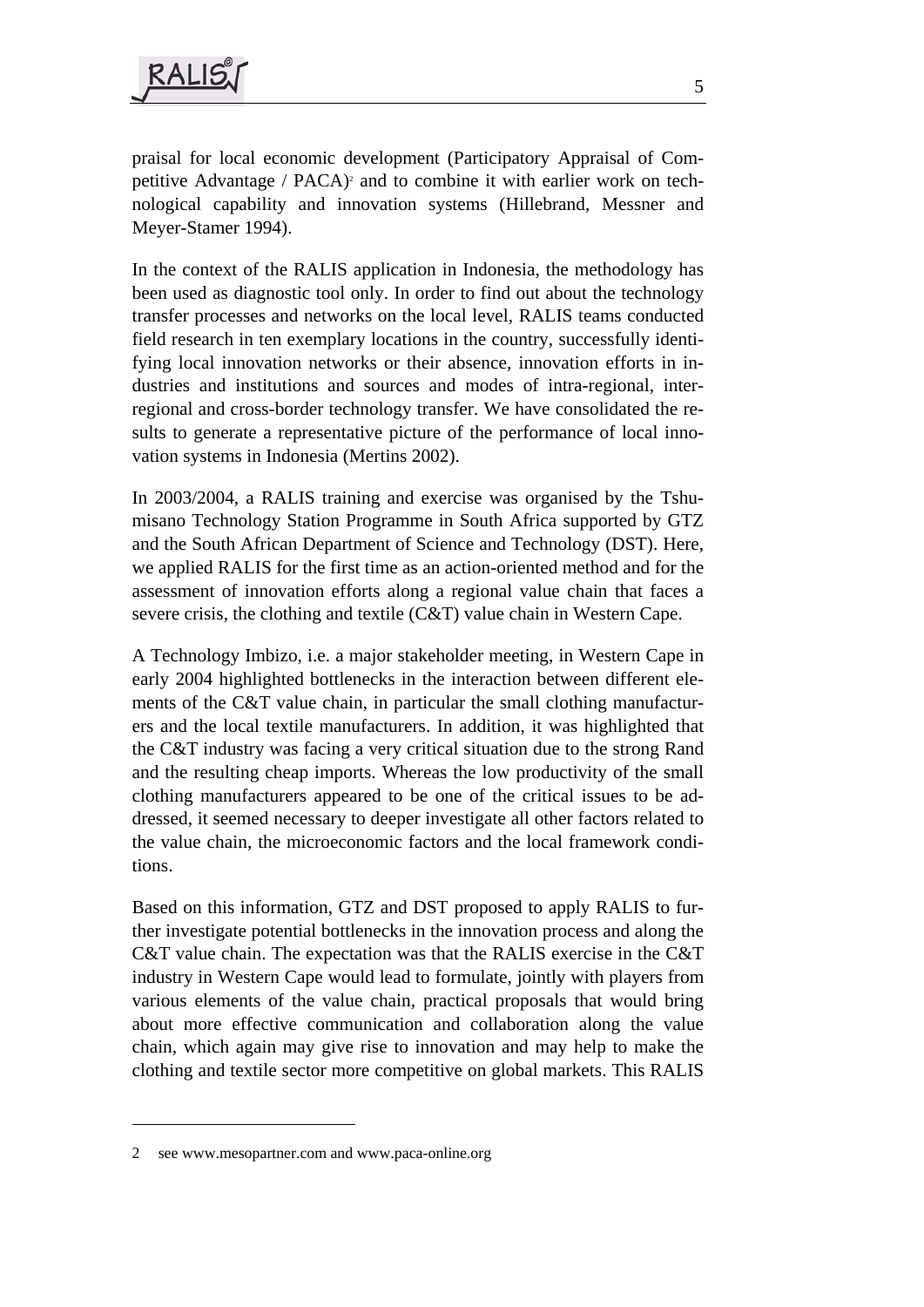exercise has been conducted in April and May 2004 hosted by the Technology Station in Clothing and Textiles at Peninsula Technikon in Cape Town.3 In chapter 7 of this paper, some key results of the abovementioned RALIS exercises are presented.

At this stage, the RALIS methodology has only been applied in two countries, i.e. Indonesia and South Africa. However, due to its connection to the methodology PACA (Participatory Appraisal of Competitive Advantage), the status of the RALIS methodology benefited from the experiences gained in frequent and extensive applications of PACA in recent years, especially with respect to generic features such as communication, stakeholder mobilisation and follow-through. Whereas PACA addresses local economic development and is frequently used, though not exclusively applicable, in relatively poor regions, RALIS is particularly adequate for locations and regions that are facing the challenge of international competitiveness.

### **5 What are the conceptual foundations of RALIS?**

The RALIS methodology itself can be considered innovative, since it recombines some fundamental concepts, tools and definitions in a new way. In particular, RALIS is based on:

- The Rapid Appraisal school of thought
- Participatory Appraisal of Competitive Advantage (PACA)
- Broad definitions of innovation, technology and innovation systems
- The Four-Pillar-Model of Technological Capability

#### **5.1 What is Rapid Appraisal?**

1

The basic idea of the RALIS concept is this: It is possible to undertake a diagnostic of a local innovation system quickly, i.e. within a few weeks, at maximum three weeks for fact-finding and elaboration, presentation, and discussion of results, and in less complex localities even within days. A key aspect of such an appraisal is that it is conducted jointly by external spe-

<sup>3</sup> See report on "Observations and Results from the RALIS Exercise conducted in the Clothing and Textiles Sectors of the Western Cape, South Africa", April 2004, http://www.mesopartner.com/publications/RALIS\_Report\_C+T\_VC\_WC\_SA.pdf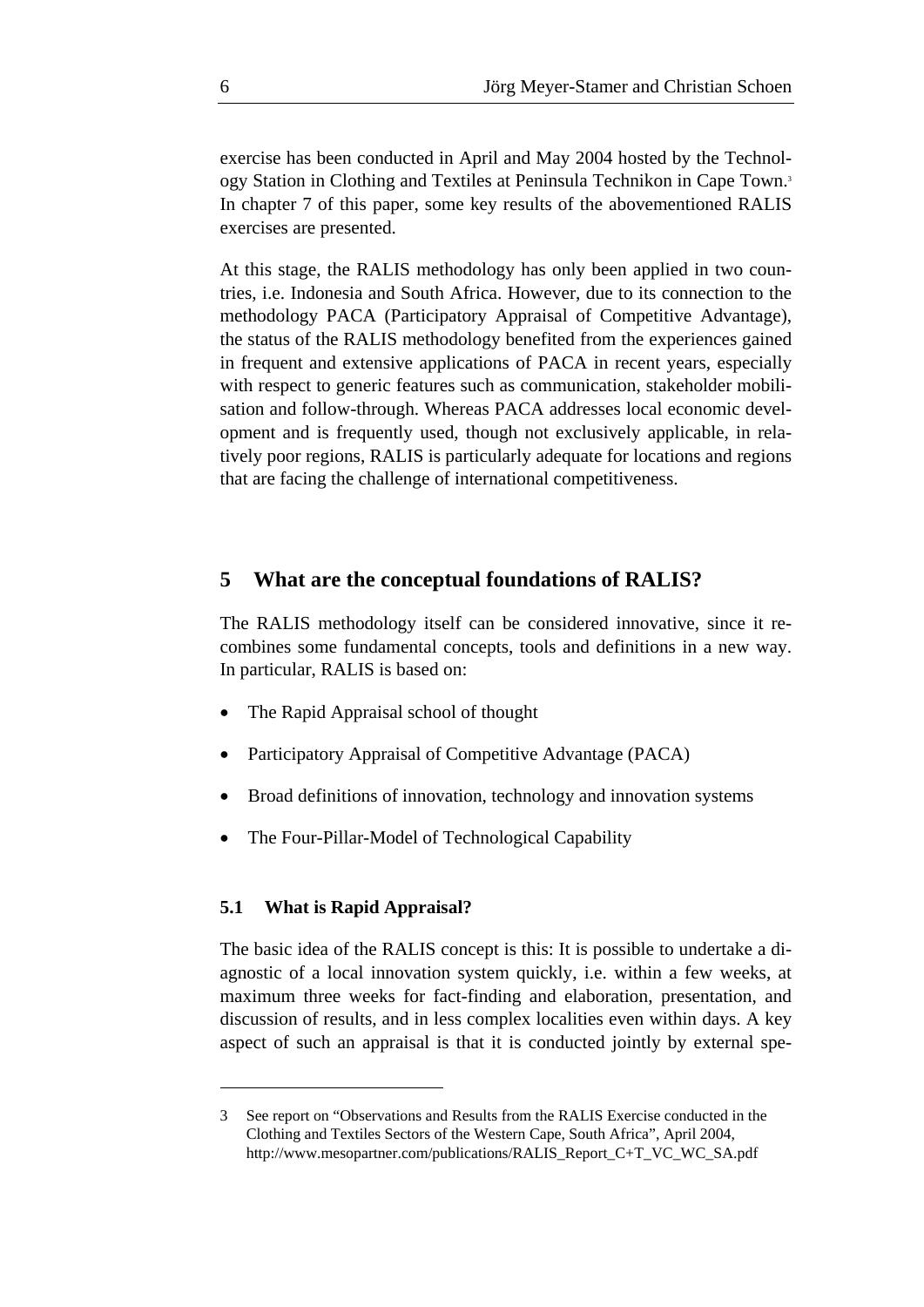cialists and by local actors. The appraisal should build on some principles which have been formulated in the participatory rural appraisal work:<sup>4</sup>

- offsetting biases (spatial, sector, person gender/elite, public/private etc, seasonal, professional, courtesy...)
- rapid progressive learning flexible, exploratory, interactive, inventive
- reversals learning from, with and by local people, eliciting and using their criteria and categories, and finding, understanding and appreciating their knowledge
- optimal ignorance, and appropriate imprecision not finding out more than is needed, not measuring more accurately than needed, and not trying to measure what does not need to be measured. We are trained to make absolute measurements, but often trends, scores or ranking are all that are required
- triangulation using different methods, sources and disciplines, and a range of informants in a range of places, and cross-checking to get closer to the truth through successive approximations
- principal investigators' direct contact, face to face, in the field
- seeking diversity and differences

1

There is no reason why this kind of approach should be limited to rural environments. On the contrary, our experience so far shows that such a perspective renders a very valuable diagnosis of urban and industrially advanced economic structures as well, specifically if it is combined with analytical concepts to understand the key determinants of successful development.

## **5.2 What is Participatory Appraisal of Competitive Advantage (PACA)?**

PACA is a participatory, bottom-up, pragmatic approach to local economic development. It is based on a set of tools that permit a rapid appraisal of the competitive advantages and disadvantages of a locality. It delivers concrete, practical proposals to stimulate the local or regional economy (PACA Exercise).

<sup>4</sup> Quoted from *The PRA Pages*, http://www.ids.ac.uk/pra/intro/origins.html.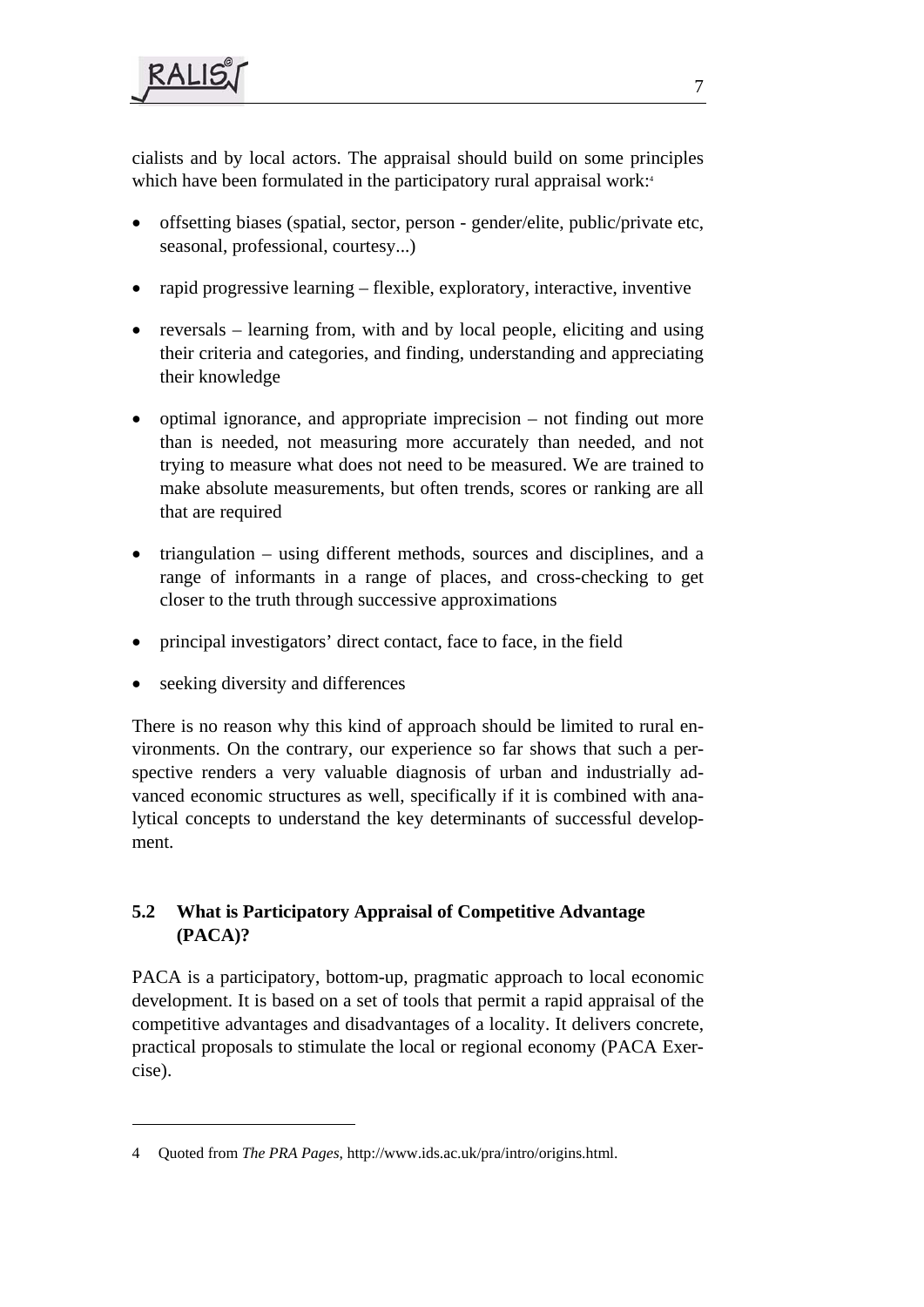A PACA exercise is conducted in a given location by a team of external facilitators and local economic development (LED) champions. It involves mini-workshops with groups of local actors and a series of interviews with local players (firms, business associations, supporting institutions, local government, and others). Depending on the size and diversity of the locality, this takes between one and two weeks. The diagnosis and a limited number of practical proposals for quick-win interventions are presented right afterwards and immediately operationalised with local players.

PACA provides quick delivery of practical LED activities. A PACA exercise leads to the identification of opportunities and critical bottlenecks for local economic development. It helps to prioritise practical LED activities. It shows how to better connect local agencies, LED stakeholders and businesses. It also indicates who can take charge of practical activities.

PACA aims at quick, visible results. It is not starting with an extensive attempt to formulate a grand strategy. Since it targets the early phase of LED, PACA includes a very strong learning element. Learning and transfer of LED skills is not something that happens as a side-effect but is rather conceptualised as a key element of PACA. Until mid-2007, PACA-Exercises have been conducted in more than 30 counties on four continents.

RALIS is related to PACA, focusing on local innovation systems instead of local economies. Most of the experiences and lessons learnt with the frequent application of the PACA methodology in recent years inform the further development of the RALIS methodology.

#### **5.3 What are innovation and technology?**

#### *5.3.1 What is Innovation?*

Innovation is here defined broadly to include all relevant stakeholders and any action that will result in improved competitiveness. It is not just confined to production factors, nor just on the roles of firms. Innovation means to find a new way of doing things, i.e. to create something new by pulling together existing elements ("recombination"; Schumpeter 1911/1964). This can be producing a given garment or fabric in a more efficient way – by means of a better organization of the workflow (organizational innovation) or by using a better machine (technical innovation). It can also be finding a better way of defining the development priorities of the society (societal innovation) including labour-related issues (Freeman 1987).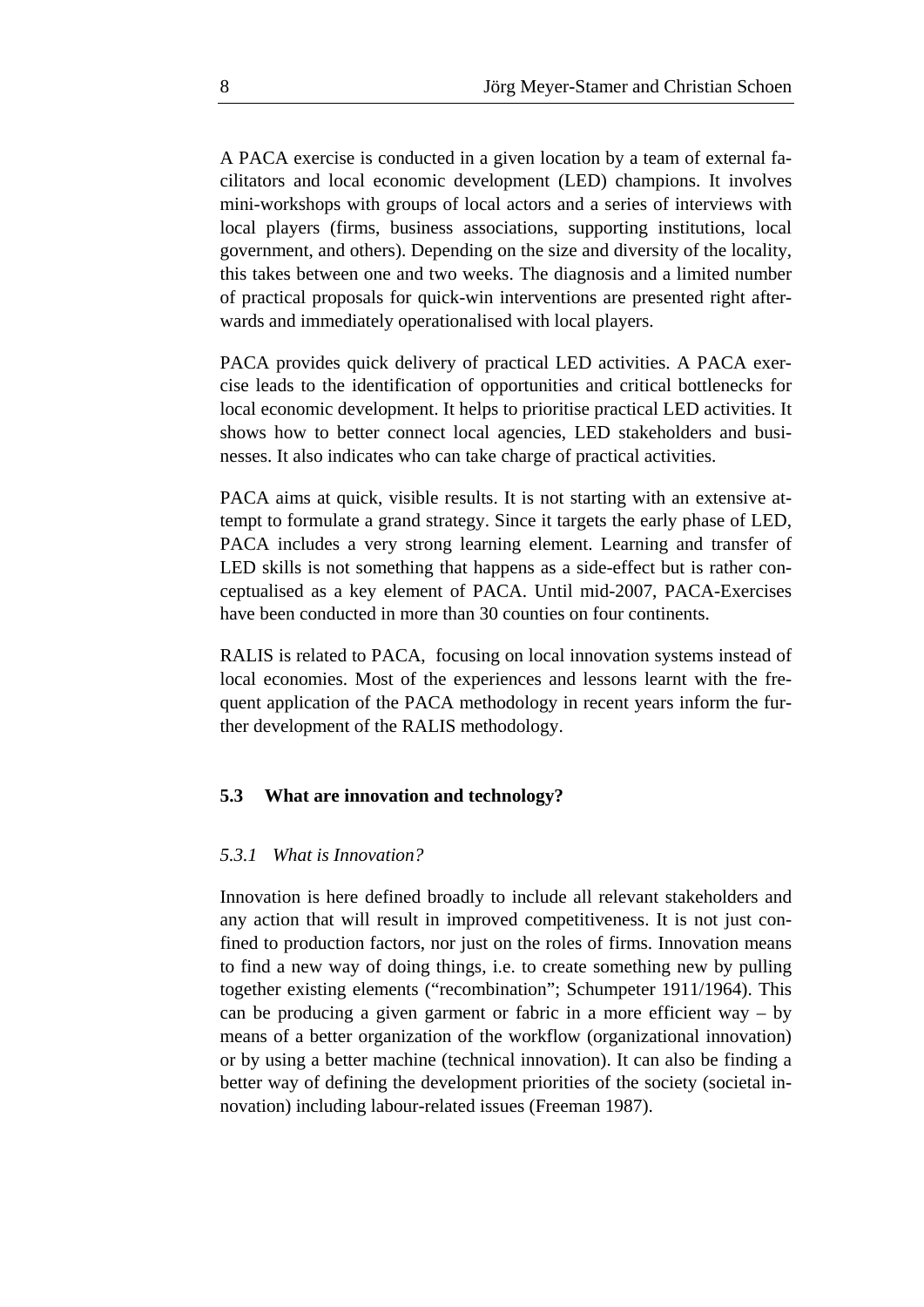

Innovation must not be confused with invention. Invention means to identify a new way of doing something, or to develop a new artifact, for the first time. An invention is a one-time occurrence whereas a given innovation may occur over and over again in different firms and places. For instance, if a new way of organizing quality assurance in an industrial firm (like Kaizen, total quality management, or ISO 9000) is diffused from one country to another and is there diffused among firms, it must be perceived as an innovation at each place where it is being introduced.

Innovation is the key ingredient of economic and social development (OECD 1992). Innovations are the basis of productivity increases which lead to the generation of a surplus that can be invested, which in turn leads to further productivity increases and accordingly the strengthening of a sector's competitiveness. This is the reason why the question of how to stimulate innovation receives such a great attention. Productivity sets a region's standard of living (wages, returns to capital, returns to natural resource endowments).





Source: Porter (2003)

*Competitiveness* is determined by the *productivity* with which a sector or a company within a specific sector uses its human, capital, and natural resources. In general, a sector's *competitiveness* is driven by its microenvironment, macro-environment, and quality of business strategy and operations. If the increases in *productivity* resulting from *innovation* are sustainable, *innovation* can lead to improved standards of living for the average person and in the end to *prosperity* and rising welfare (see Figure 1 above).

Innovation occurs in all sorts of settings and situations. The fashion industry is creating new styles all the time. The music industry frequently creates new music styles. Political actors sometimes come up with new solutions to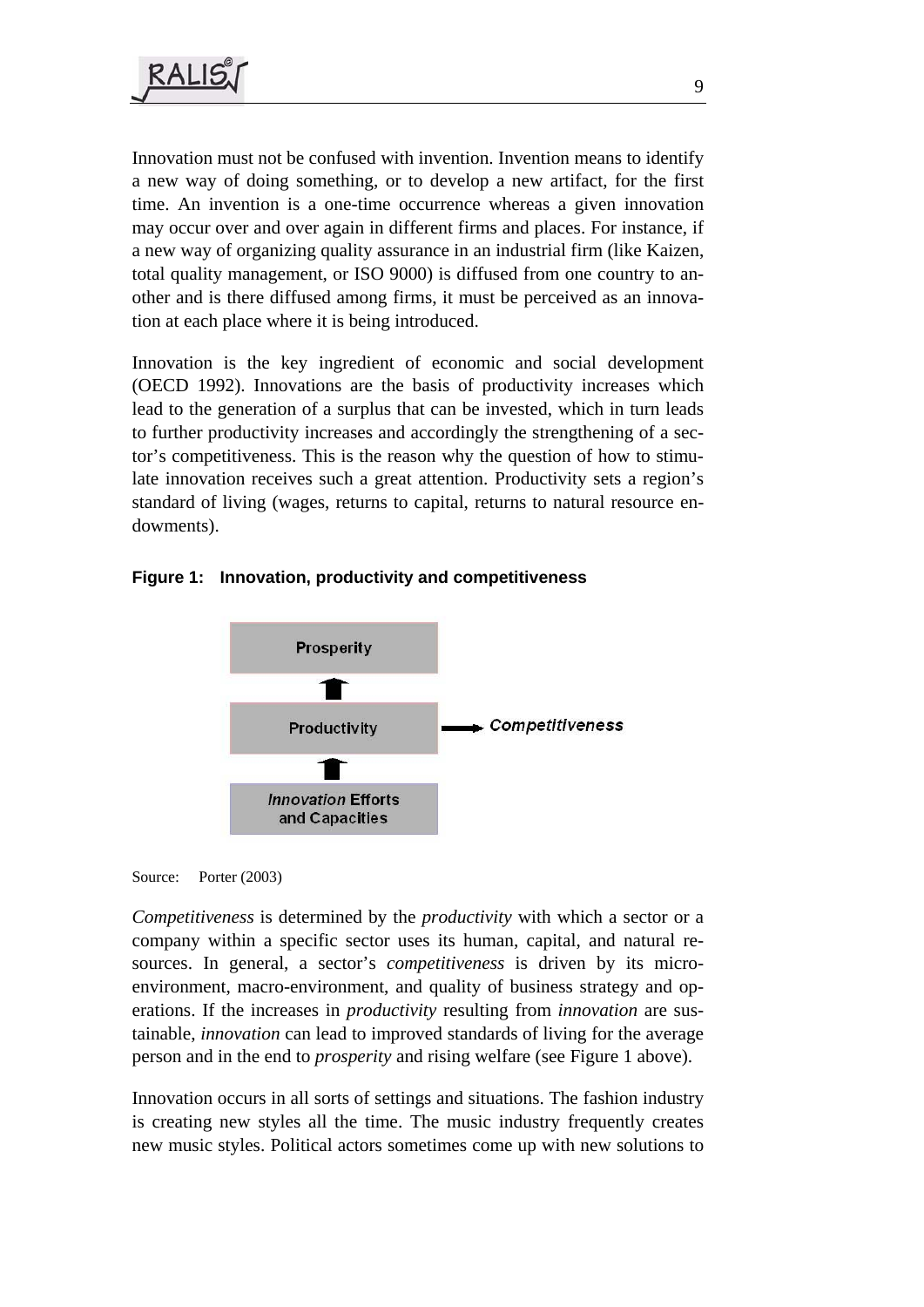societal problems, i.e. with policy innovation. Research institutes develop new processes. Entrepreneurs come up with innovative business models. Firms develop new products.

Among the places where innovation occurs there is a limited set which is relevant in the context of this work, namely firms and institutions dedicated to creating and disseminating knowledge and applying it to create innovation. A firm has multiple means of acquiring knowledge that leads to innovation. Asking its employees is one of them, hiring new employees with specific knowledge is another one, and technology transfer is yet another one. But what is technology, and technology transfer?

#### *5.3.2 What is technology?5*

Innovation and technology are related issues, but they are not synonyms. The invention of a new fashion has little to do with technology: all it needs is a pencil and piece of paper, and theoretically it could also be done with the finger in the sand, i.e. without any technology at all (at least based on the common understanding of what establishes technology). At the same time, there can be technology without innovation. Imagine a factory which has once been set up (that was an innovation at that time) and subsequently is being run without any changes to process or product: there is technology, but no further innovation.

But these are extreme cases. In the day-to-day of a firm innovation and technology are closely related. Yet it is not at all simple to define technology, and definition is not made any easier by the fact that the semantics of the term technology differs in different countries and setting, sometimes emphasizing the science of technology, sometimes the application of technical knowledge.<sup>6</sup> Summing up the widely accepted definition, it is possible to delimit two variants – a narrow definition and a broad one.

In the more narrow sense technology is the know-how required to develop and apply technical methods. It appears in a bound form in machines and plants, in an unbound form in blueprints, and manuals. Technology transfer

1

<sup>5</sup> This section draws on Meyer-Stamer (1997).

<sup>6</sup> Although different definitions have in the meantime been introduced in English. The *Collins English Dictionary* (Glasgow 1991, 1583) distinguishes three variants: "1. the application of practical or mechanical sciences to industry or commerce. 2. the methods, theory, and practices governing such application: *a highly developed technology*. 3. the total knowledge and skills available to any human society for industry, art, science, etc.".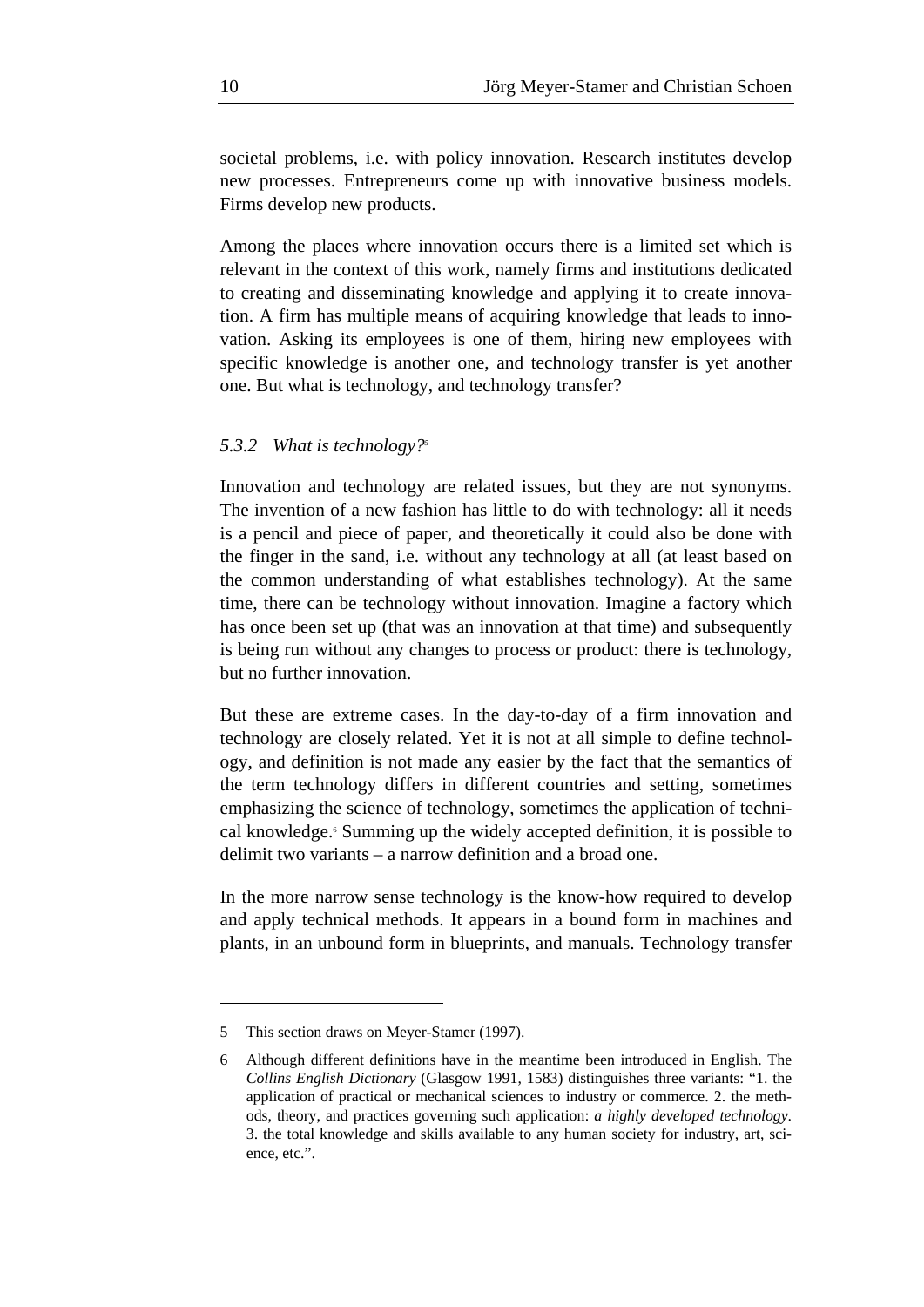is the transmission of this know-how. The term technology transfer is frequently used as a synonym for the *international* transfer between industrialized countries or from industrialized countries to developing nations; yet it is not seldom that a transfer of know-how within the boundaries of one country is referred to as technology transfer.

The narrow definition refers to technical artifacts. At first glance it has the advantage of being handy. But its drawback is that its use entails the risk of loosing sight of the complementary factors. Complementary factors, without which the employment of technical artifacts makes no sense, are above all *qualification, skills, and know-how* (of the people who work with artifacts) and *organization* (i.e. the process of tying artifacts into social contexts and operational sequences).

This leads to three conclusions:

(1) Technology should not be seen in isolation from the environment in which it emerges, or from the organizational structures in which it is used. Technology does not come about in a vacuum, it always develops in concrete social contexts. It is therefore never neutral, and is always developed on the basis of given (economic, social, political) interests.

(2) Technology often embodies organizational factors. A closed process in the chemical industry or a production line in the metal-processing industry, for instance, consists not only of technical knowledge of individual processing sequences, it also implies organizational knowledge about possible transitions between these sequences.

(3) Any narrow definition of technology, looking at hardware only, accompanied by the view and approach that go along with it, can thus be tantamount to a guaranty that projects will fail – in development cooperation no less than in many international high-tech corporations.

The discussion on development policy and the field of development cooperation has in recent years experienced a general acceptance of the broad definition of technology, one that does justice to the problems outlined here. This definition includes four components:

(1) technical hardware, i.e. a specific configuration of machines and equipment used to produce a good or to provide a service;

(2) know-how, i.e. scientific and technical knowledge, formal qualifications and tacit knowledge;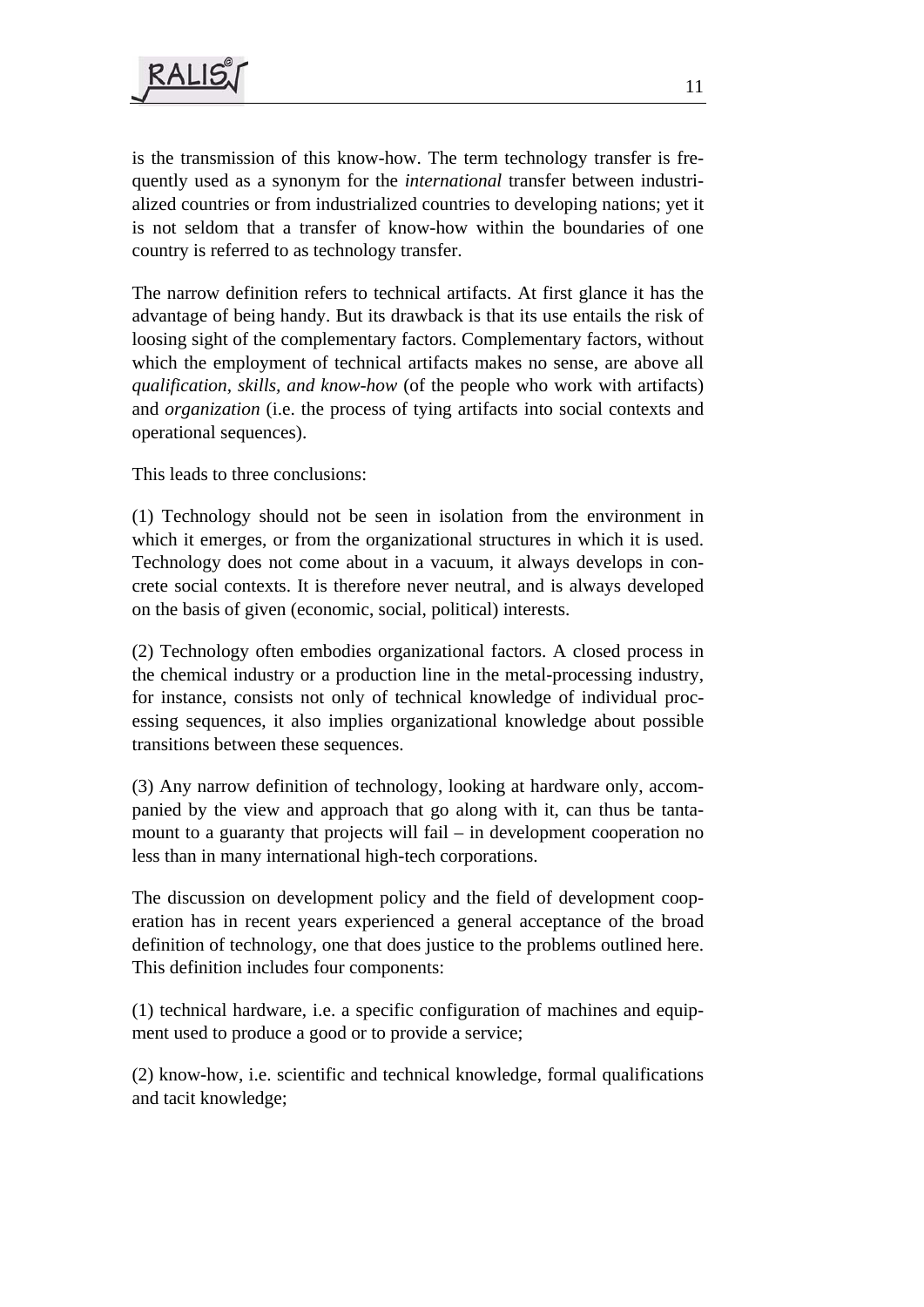(3) organization, i.e. managerial methods used to link hardware and knowhow;

(4) the product, i.e. the good or service as an outcome of the production process.

The advantage of the broad definition is that it can help to avoid barren discussions in that it prevents, for instance, any equating of technical artifacts and technology. It to this extent mirrors experience gathered, for example, in development cooperation – in view of this definition it is obvious that technology can not be transferred in package form. At the same time it is, against this background, easier to comprehend that technology is involved whenever production goes on – even when seemingly primitive technical artifacts are utilized in the process, for "no country is without technology, not even the most primitive." (Enos 1991, 169)

#### **Figure 2: The Elements of Technology**



Still, this definition is not entirely satisfactory in that it is not inclusive enough. True, it is plausible to break down the definition into the elements technical hardware, know-how, and organization; yet the fourth element, the product, resists this schema. It would thus appear that the schema is in need of modification; a useful definition should distinguish between the elements and the objects of technology (Figure 2). The elements that remain are technical hardware, know-how, and organization. The object is on the one hand the production process, on the other the product itself. This breakdown mir-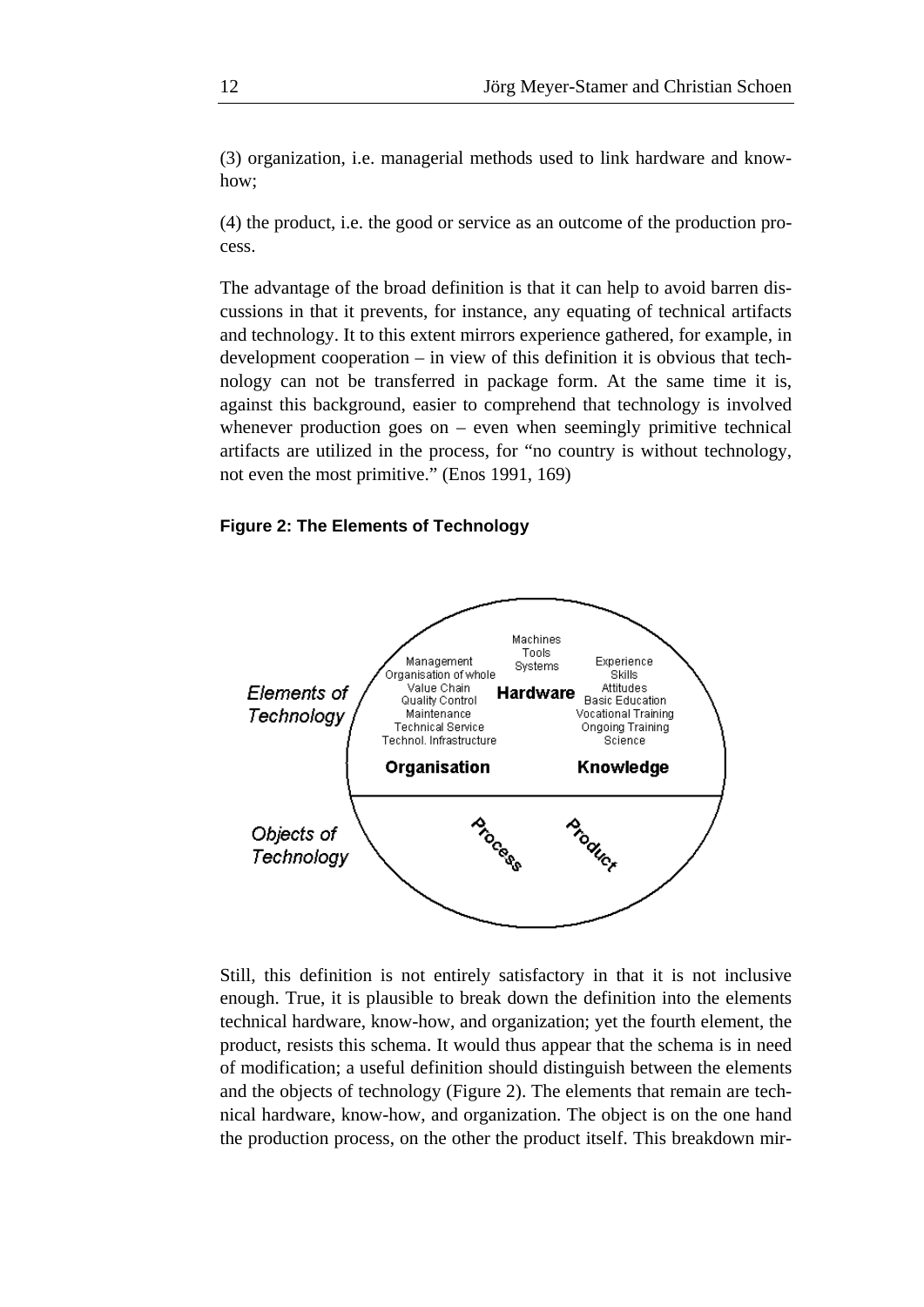

rors the experience that in the production process very different goods can be manufactured with similar combinations of elements, i.e. process technology, organization, and know-how are, within a given framework, independent of the good produced; an example would be the production of furniture and automotive parts which can be manufactured in factories with machines and organizational patterns that are on first, and possibly even at second, glance very similar. On the other hand, the same product can be manufactured with very different combinations of the three elements; to go on with the example cited above: a furniture component of identical quality can be produced both by a qualified joiner using traditional tools and by a qualified machine operator making use of a computer-controlled manufacturing center.

Technological and economic development are linked inseparably – sustained economic growth results in particular from increasing the efficiency of inputs, i.e. from the introduction of new, better machines, through organization improvements, successful learning processes, and enhanced qualifications – in short: through technological progress. This insight has all along left its mark on the discussion and the practice of development policy; the latter has regarded technology transfer, beside the transfer of capital, as an approach crucial to overcoming underdevelopment. This goal has been achieved in a few countries; all in all, the welfare gap between industrialized and most developing countries has widened. There is no doubt today that more than technology and capital are required for dynamic development. Political and economic framework conditions, sociocultural factors, and an eye for specific ecological conditions are what decide on the success or failure of development strategies.

Economic framework conditions are a particularly relevant factor determining innovation behaviour and the approach to technological development and upgrading in a given economy. Companies and other organisations introduce innovation and seek to use technology more effectively because they are under pressure to perform. A company that is not subject to competitive pressure may decide not to innovate at all.

### *5.3.3 A simple innovation typology*

The discussion on innovation and technology has primarily been shaped by research on industrialised countries and highly successful latecomer countries such as Japan, South Korea and Singapore. Those are countries where the industries that form the backbone of the economy are competing at the leading edge of technological progress. Thus, a huge body of literature on technology and innovation is, in a way, biased since it is based on the in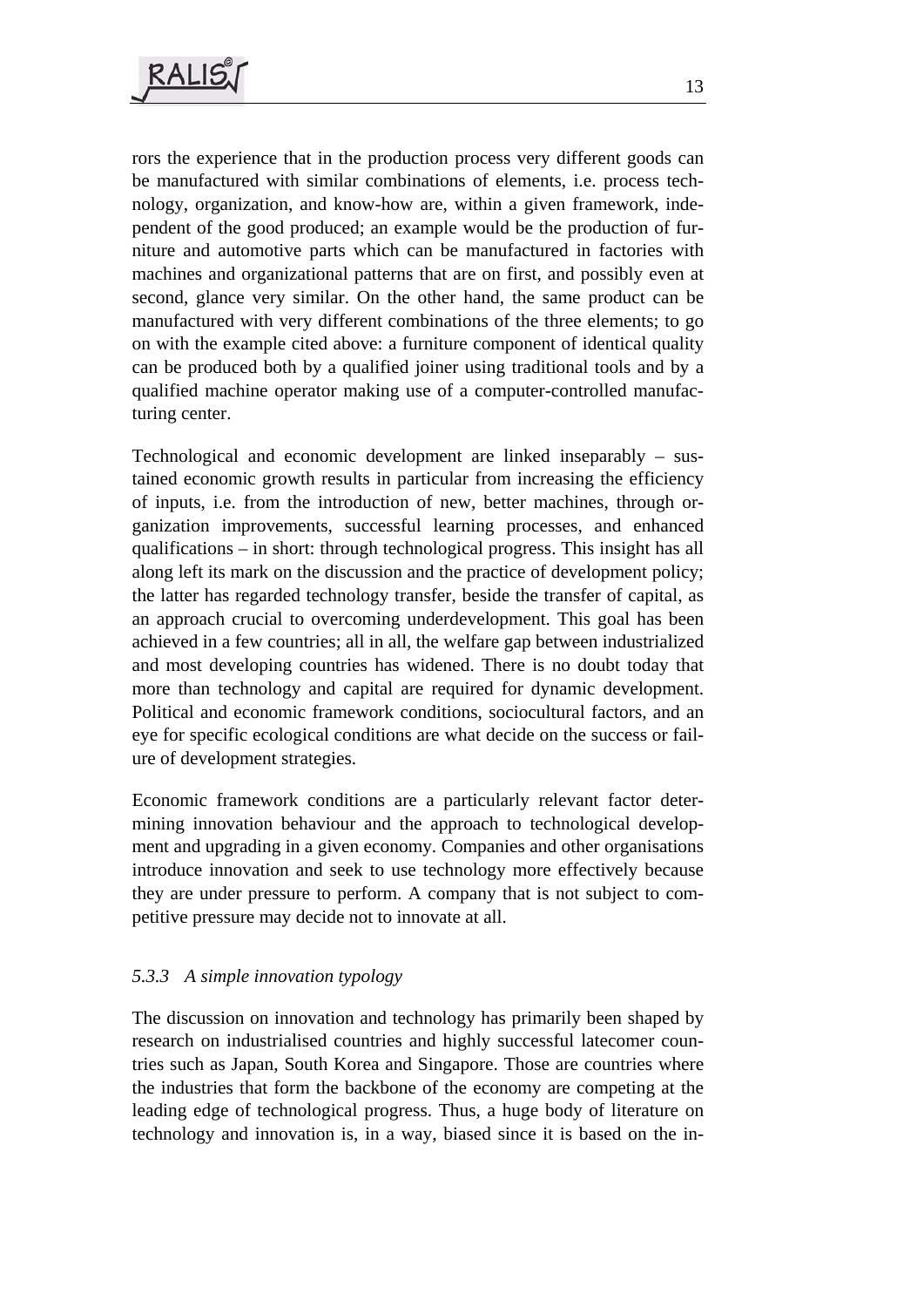vestigation of companies and sectors that are at the frontier of technological progress.

Latecomer countries are facing a situation that is quite different. Some companies and sectors are close to the leading edge, but many are not. With respect to developing countries it is useful to distinguish three types of innovation:

- **Catch up innovation.** The craft producer in a deep rural area would be a typical example for this. Small businesses in the informal sector typically also fall into this group. They are using artefacts and processes that are several generations, and sometimes several centuries, behind the state-of-the-art. With catch-up innovation, producers and companies close the efficiency and quality gap that separates them from the state of the art.
- **Running to stand still innovation.** Any company in that is involved in competitive markets needs to innovate all the time in order to match its competitors' innovations. However, even a steady innovation process does not necessarily mean that a company's competitive position changes. Think, for instance, of a company that supplies Ikea with one type of furniture. Ikea expects that the price drops every year. Thus, the producer has to constantly increase its productivity in order to be able to produce cheaper. It is upgrading all the time, yet its position in the value chain does not change (Meyer-Stamer 2004).
- **Innovation for competitive advantage.** Ongoing process and product innovation is a minimum requirement for any company. But a company that operates in a competitive market and does not come up with unique innovation will suffer from serious profit squeeze (Porter 1996). Leading companies try to establish a competitive advantage by doing things differently from their competitors, i.e. by being the first to introduce a given process or product innovation.

These three types of innovation have profound implications regarding the innovation system that producers are embedded into.

#### **5.4 What is an Innovation System?**

An innovation is based on knowledge, i.e. one of the elements of technology. This knowledge may be acquired in two different ways: in a solitary way and by interaction. The first way of getting knowledge is through experimentation without communication. The second way involves personal or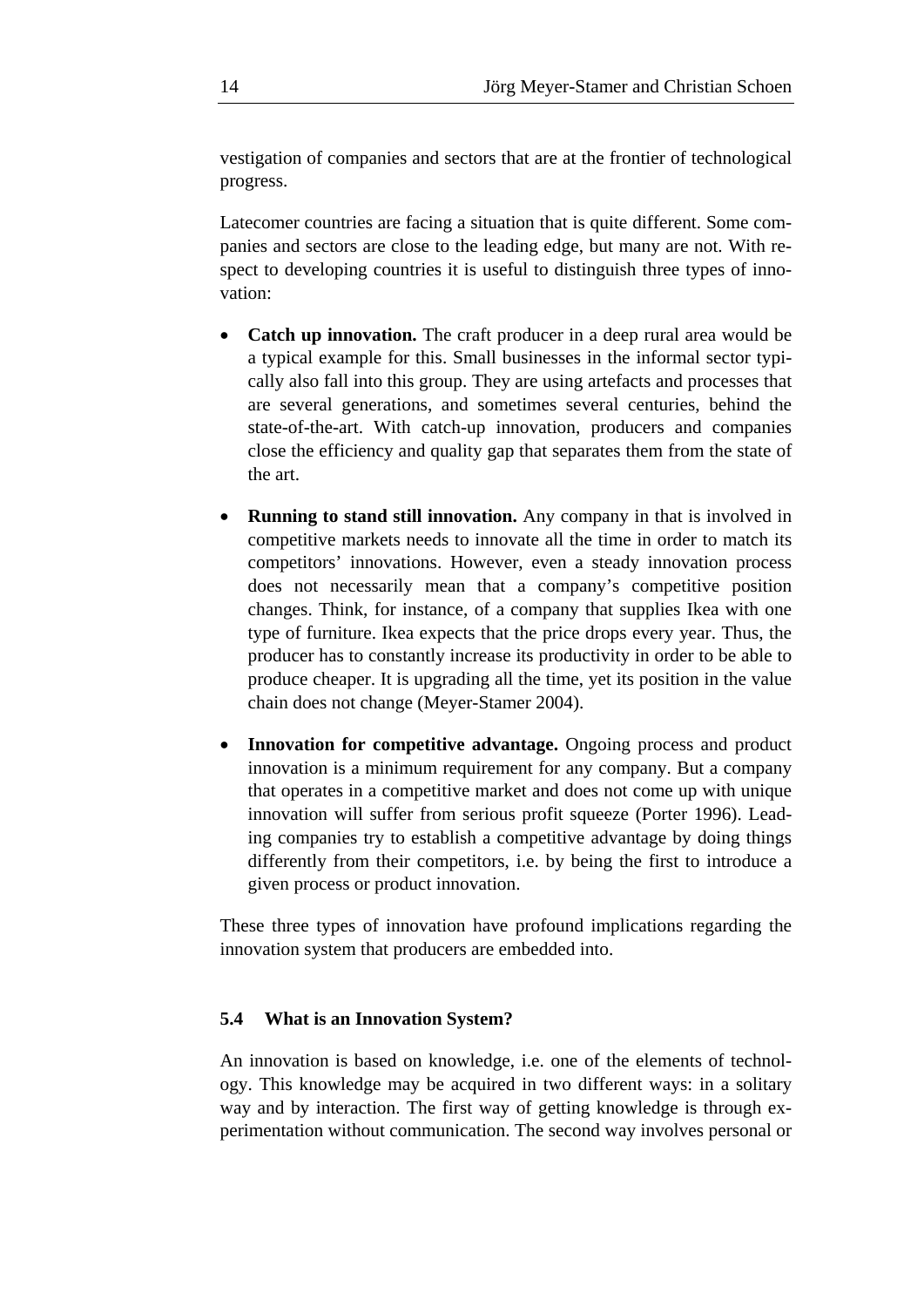non-personal communication. Non-personal communication includes reading books or manuals, watching TV programs or CD-ROMs, browsing the world-wide web, or listening to broadcasting. Personal communication includes attendance of school education and other training activities, cooperation with colleagues in a firm, and discussions with outside technicians or consultants. Both approaches need to be balanced, yet there is no doubt that acquiring knowledge by interaction is very efficient.

A large part of the knowledge a firm needs is available internally, namely the knowledge of the engineers, managers, technicians, and other employees. Their knowledge is partially acquired externally, based on formal training, and partially acquired in a cumulative process based on learningby-doing. This internal knowledge, which is available at any given time, is the main resource of a firm when it comes to doing innovation. Apart from that, there are sources of knowledge outside the firm. Most important are other manufacturing firms – customers, suppliers of inputs and equipment, and other firms (including competitors in the same branch). Also important are service firms which offer consultancy, software, or access to databases. Other external sources include business and professional associations, technology institutions, research centers, universities, government agencies, and others.

From a different perspective, it is obvious that a firm relies on external knowledge in two ways, an indirect and a direct one. The indirect way includes school education, vocational training, and higher education of its employees as well as ongoing training. This creates the knowledge base of a firm; it is not aimed at resolving an immediate problem but rather at providing the knowledge that helps in finding a solution. The direct way includes exchange of information and experiences with other firms, or contracting consultants, or cooperating with a contract research institute.

It is by no means obvious that direct acquisition of external knowledge is a paramount feature of a firm's innovation effort. One reason why a firm may rely mostly on its internal knowledge is the "not-invented-here-syndrom", i.e. a firm's conviction that its knowledge is leading-edge, that it knows best how to do things, and that therefore the effort to acquire knowledge elsewhere is a waste of time and money. Another reason is that knowledgeacquisition often takes place on a give-and-take-basis and that a firm prefers not to disclose its knowledge, in particular not to other firms, as it fears that this might undermine its competitive advantage.

It is largely undisputed that successful firms rely to a large, and increasing, extent on external sources of knowledge. There are several reasons for this: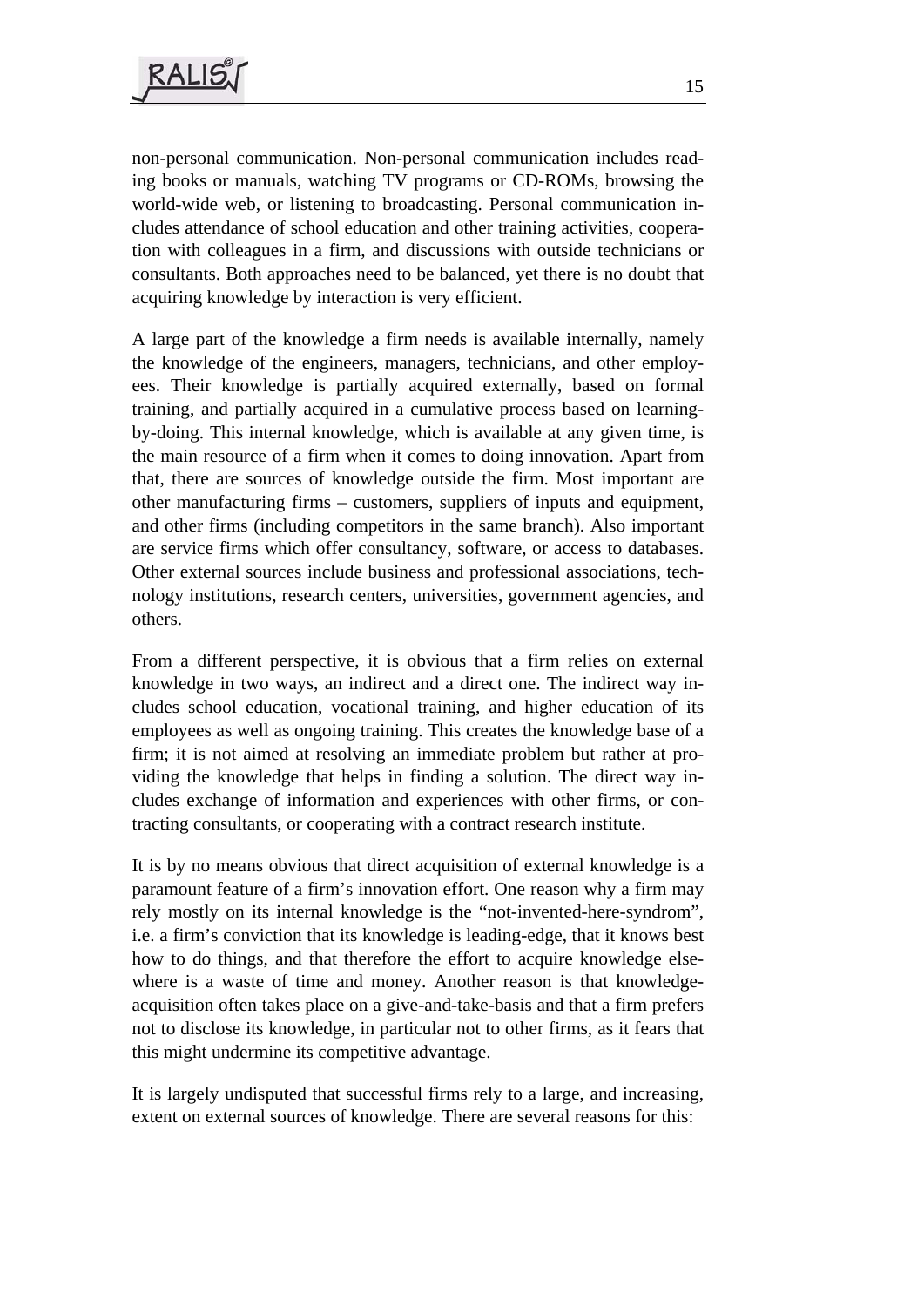- Technical progress is accelerating. It is increasingly difficult for a firm to be up-to-date technologically if it is trying to go it alone.
- There is a phenomenon called technology fusion. Not only do borders between technologies become blurred (e.g. telecommunication and data processing). Moreover, products and processes increasingly incorporate technologies that used to be quite clearly separated in the past, like mechanics and electronics (in the case of digital watches or NC machine tools).
- Many firms follow the advice of management consultants to concentrate on core competences, i.e. the parts of the value chain which establish their respective competitive advantage, and to outsource all the other activities. This means that a firm has to deal with a huge number of subcontractors, suppliers, and service providers, and to cooperate with many of them on technology issues (e.g. with the suppliers of key parts in the development of a new product, or with an external firm in adapting the outsourced data processing operation to organizational changes).

As the interactive mode of knowledge generation is becoming increasingly important, the phenomenon of innovation systems has received increasing attention among innovation researchers. It is one thing to note that there is an interactive mode of knowledge generation. It is quite a different thing to understand how exactly this works.

There are two different perspectives at the innovation system phenomenon. Perspective one is the National System of Innovation approach (Nelson 1992, Lundvall 1992, OECD 1999, OECD 2002). Researchers tried to find out how innovation takes place in different countries, and they found remarkable differences – between advanced industrialized countries, and even more so once they included advanced developing countries. This approach is less concerned with the specific way different actors cooperate within a given system, and more with differences between countries. These differences can be traced back to historical development trajectories and the set of institutions in each country. Factors like the basic organization of the economy (*Wirtschaftsordnung*), the structure of the finance system, the emergence of the science and university system, and the general set of incentives that firms and other innovation actors face are paramount in explaining differences.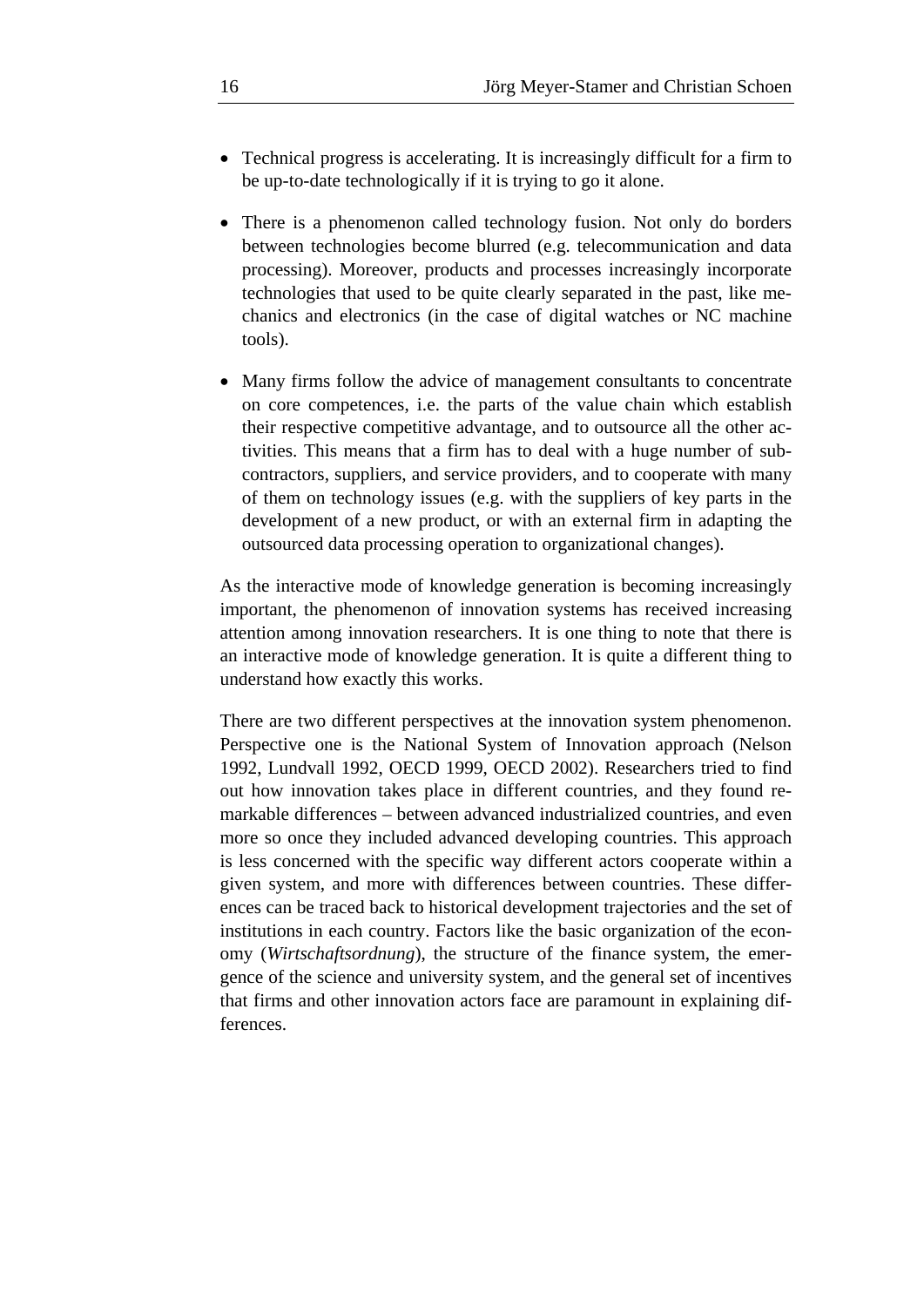1

Perspective two addresses phenomena like regional innovation systems and sector-specific innovation patterns.<sup>7</sup> This perspective is much less about the macroeconomic and regulatory framework and much more about, well, the innovation system in a very narrow and specific way. It is about a system and its environment, i.e. a set of actors who cooperate to innovate. Researchers try to find out how exactly this works: Who cooperates with whom, why are things so different between regions, even if they have similar industrial structures, or between branches, even if they face the same macroeconomic and regulatory framework conditions.

## *5.4.1 The Four Pillar Model of Innovation Systems*

In trying to synthesize these approaches, we have formulated the four pillar model of innovation systems (Figure 3; Hillebrand, Messner and Meyer-Stamer 2004). Trying to outline the key elements of an innovation system, it draws on both perspectives.

### **Figure 3: The Four Pillars of Innovation Systems**



The key insights that underlie this model are the following:

The most important place regarding innovation is the firm. The ability of firms to generate process and product innovation, thus establishing a competitive advantage and being able to generate jobs and income, drives growth in an economy.

<sup>7</sup> There is a huge body of literature on this subject; see, for instance, Cooke (1992), Cooke (1996), Braczyk, Cooke & Heidenreich (1998), Koschatzky (2000), Storper (1993), Malmberg & Maskell (2002), and Doloreux & Parto (2004). For a critical review of the concept see the articles in Regional Studies, Vol. 39 (2005), No. 1.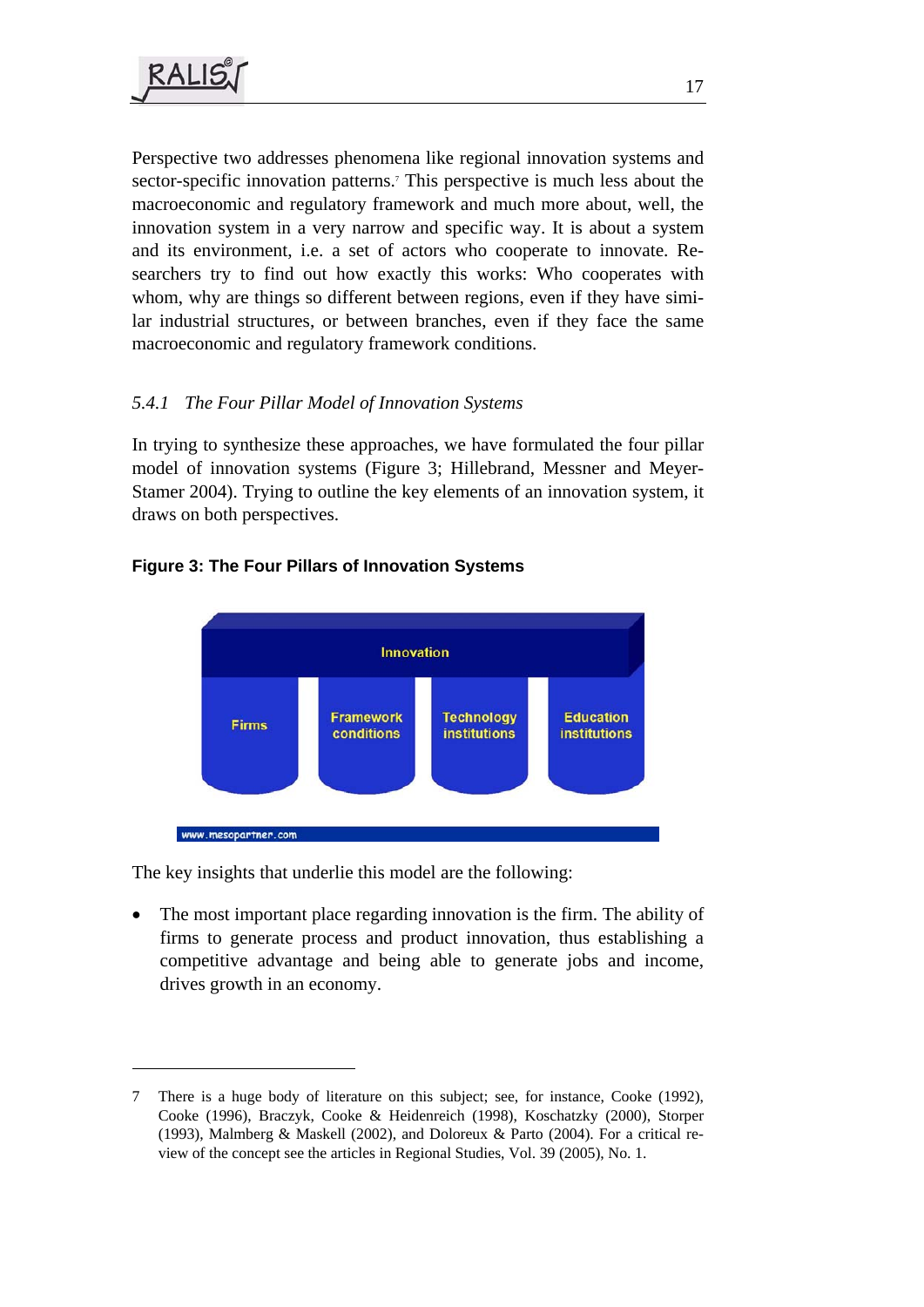- The innovation behaviour of firms is driven by economic framework conditions. Firms innovate because they have to, not because they like to.
- Firms that have to survive in highly competitive markets rely on a variety of technology-related institutions, something that the competitiveness guru Michael Porter would discuss under the heading of "factor conditions" (Porter 1990).
- The ability of firms to innovate depends, among other things, on the skills and mindsets of their employees. In this regard, they rely on education institutions, in particularly secondary and higher education. The main function of education institutions is to educate. Other activities, such as contract research, contribute to more effective and updated training.

The following figure looks in some more detail at the factors that are relevant with respect to each of the pillars.

### **Figure 4: The Innovation System: Four Pillars of Technological Capability**



Let us explore the main elements mentioned for each of the pillars:

The first pillar is the firm. This is where a large part of innovation takes place, and firms are the target of efforts to stimulate innovation. The measure of effectiveness of an innovation system is the extent to which firms use innovation to create a competitive advantage. While business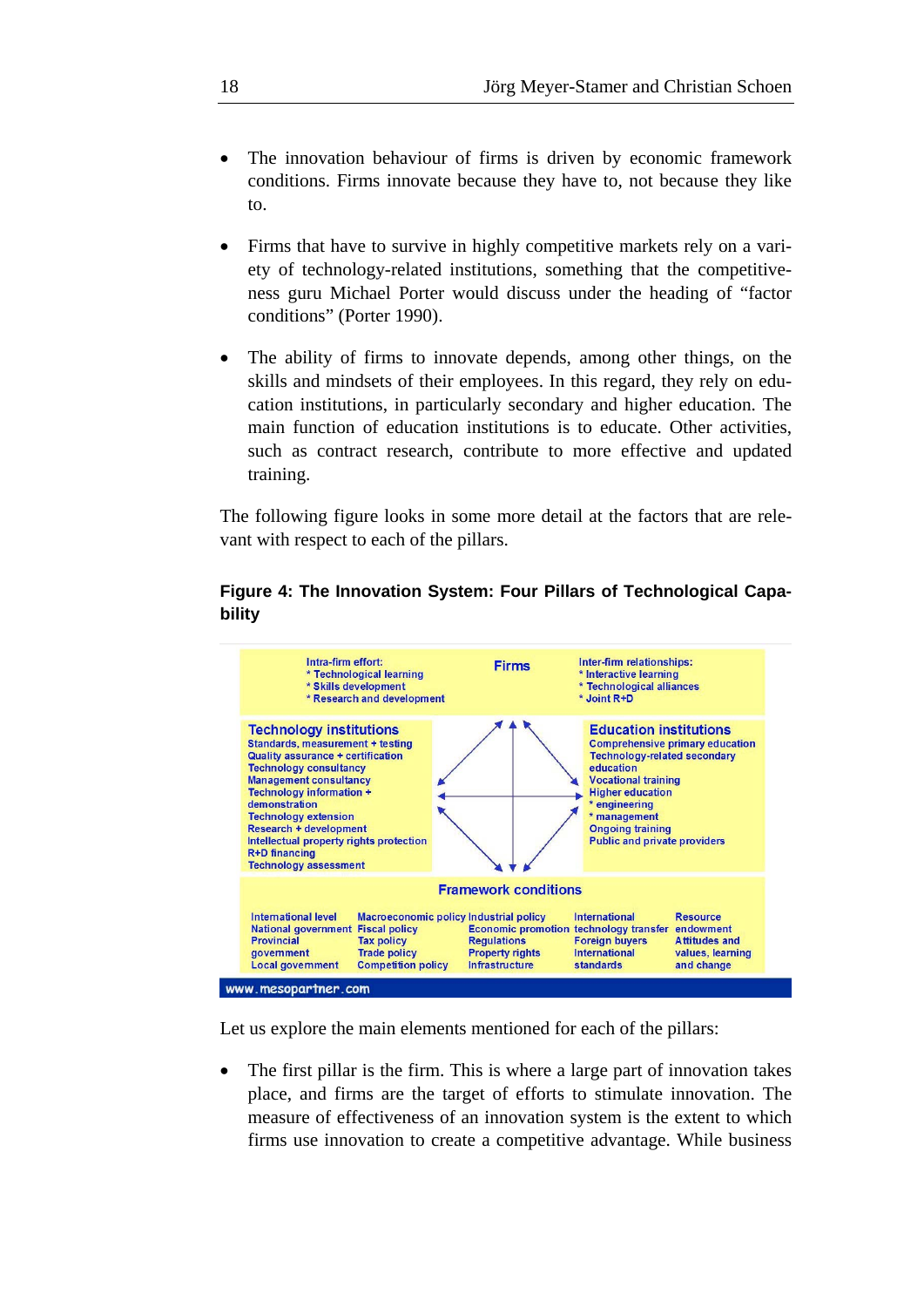owners, managers and engineers like to emphasise that their in-house effort is the main factor driving innovation, research consistently shows that interaction with other firms, in particular suppliers and customers, is also a key driver of technological learning and innovation.

- The second pillar is established through the macroeconomic, regulatory, political and other framework conditions. They define the set of incentives firms are facing. More specifically, they establish whether or not firms have to innovate. Firms' innovative efforts usually are not the result of enthusiasm for innovation but the outcome of necessity – firms have to innovate because their competitors are innovating, too, and because they get kicked out of the market if they don't innovate. In turn, this means that firms which are little competitive pressure will often not feel inclined to put much effort into innovation, something that is perfectly rational as innovation always involves cost and risk.
- The third pillar are technology institutions. In a developed economy, there is usually an enormously diversified set of such institutions. Some of them do basic research, an activity that is rarely directly relevant for firms (except for very new industries which draw directly on scientific breakthroughs, like genetic engineering). Some do more applied research and development, i.e. come up with new products and new ways of manufacturing them. Some are specialized in transferring such knowhow to firms (transfer agencies), or focus on waking-up firms which are unaware of innovations they will need to survive (extension agencies). Then there are technology incubators, i.e. institutions which host new, technology-intensive firms. Other institutions include, for instance, those which specialized in technology assessment and forecasting, or in social science research on technology. Also, institutions like business associations can play an important role here, not so much in terms of R&D but in terms of stimulating interaction and learning. Last, but certainly not least, there are institutions in measurement, standards, testing, and quality assurance (MSTQ); in fact, they are the very basic institutions which should even be present in environments where other institutions have not yet a role to play. – Technology institutions are the world of perspective two. They interact with each other, and with firms, and they do that in various ways. There cannot be a blueprint for interaction, because it depends on framework conditions, on firm size, on industrial branch, on the phase in an industry's lifecycle, and so forth. The only thing that is for sure is that something is wrong with a technology institution which does not interact. There can, however, hardly be a prescription with whom a given institution is supposed to interact. Determining this requires a careful analysis of the institutional setting, i.e. the incentive framework, further technology institutions, and firms. The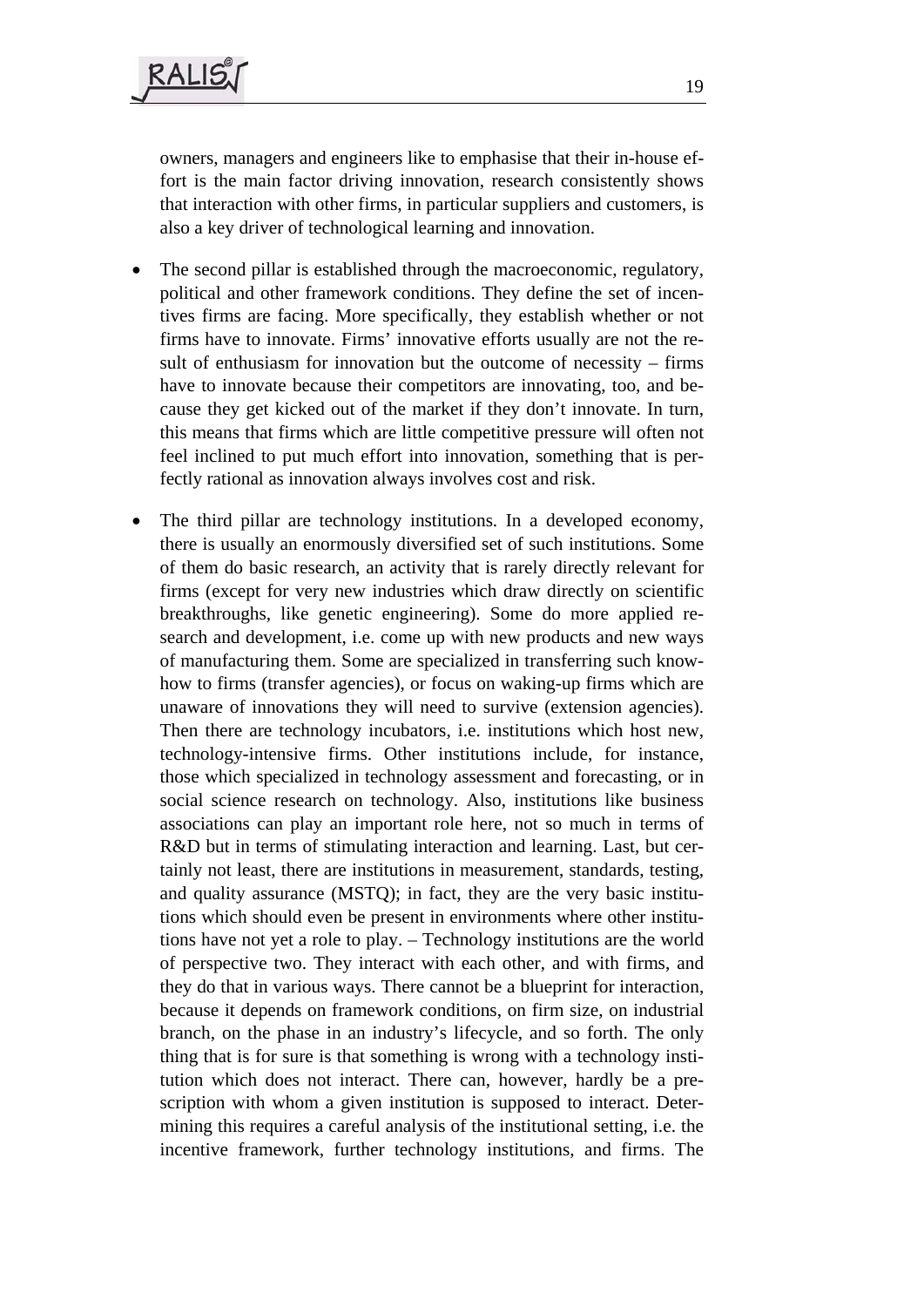outcome of such an analysis can be that a given institution has just no role to play, at least not under given conditions. This will often be the case in developing countries where firms are not prepared, neither in terms of qualification nor in terms of attitude, to cooperate with technology institutions.

• Finally, there is the fourth pillar which consists of education and training institutions. There is certainly some overlap with the third pillar, as some research institutions will do some training, and some training institutions (especially universities) may be involved in research and development. However, it is crucial to understand that even in the case of universities their core mission is training. There is currently a lot of controversy about the ability of universities to do research and development, and to transfer its results to firms. The model of the research university was created in  $19<sup>th</sup>$  century, when universities where quite elitist places, and it is unclear whether it is the adequate role model for the mass university of the late  $20<sup>th</sup>$  century. In any case, it is important to acknowledge that even in advanced countries the importance of universities for economically research and development (as different from basic research) is often overestimated. In developing countries, the potential of universities to contribute to firms' upgrading efforts is usually very limited.

The four-pillar-model helps to avoid too narrow a perspective. For instance, it is common to find innovation deficits at the firm-level, particularly in developing countries. Typical causes are deficient management know-how and technical education. A typical development cooperation response is then to create certain mesolevel activities, like technology extension, management training, and technical training. More often than not, the analysis of macrolevel factors is at best superficial. Yet macrolevel factors are often the main causes for firms' behaviour; what may appear dysfunctional to the external observer may be highly rational in the perspective of the firm owner. Therefore, it is crucial to develop a systemic view, including macrolevel factors, to understand the incentives and restrictions which shape the behaviour of businesspeople, and to understand whether the conditions for interaction between firms and mesoinstitutions are in any way favourable. In practical terms, it is often helpful to employ methods like action research to identify potential for change and possible points of entry for external support, and to stimulate learning processes among key actors.

It is important to point out that the relevance of different elements of an innovation system depends on the stage of development. In a country where "catch-up innovation" is the predominant pattern, a highly specialised, leading edge research and development institution will battle to find clients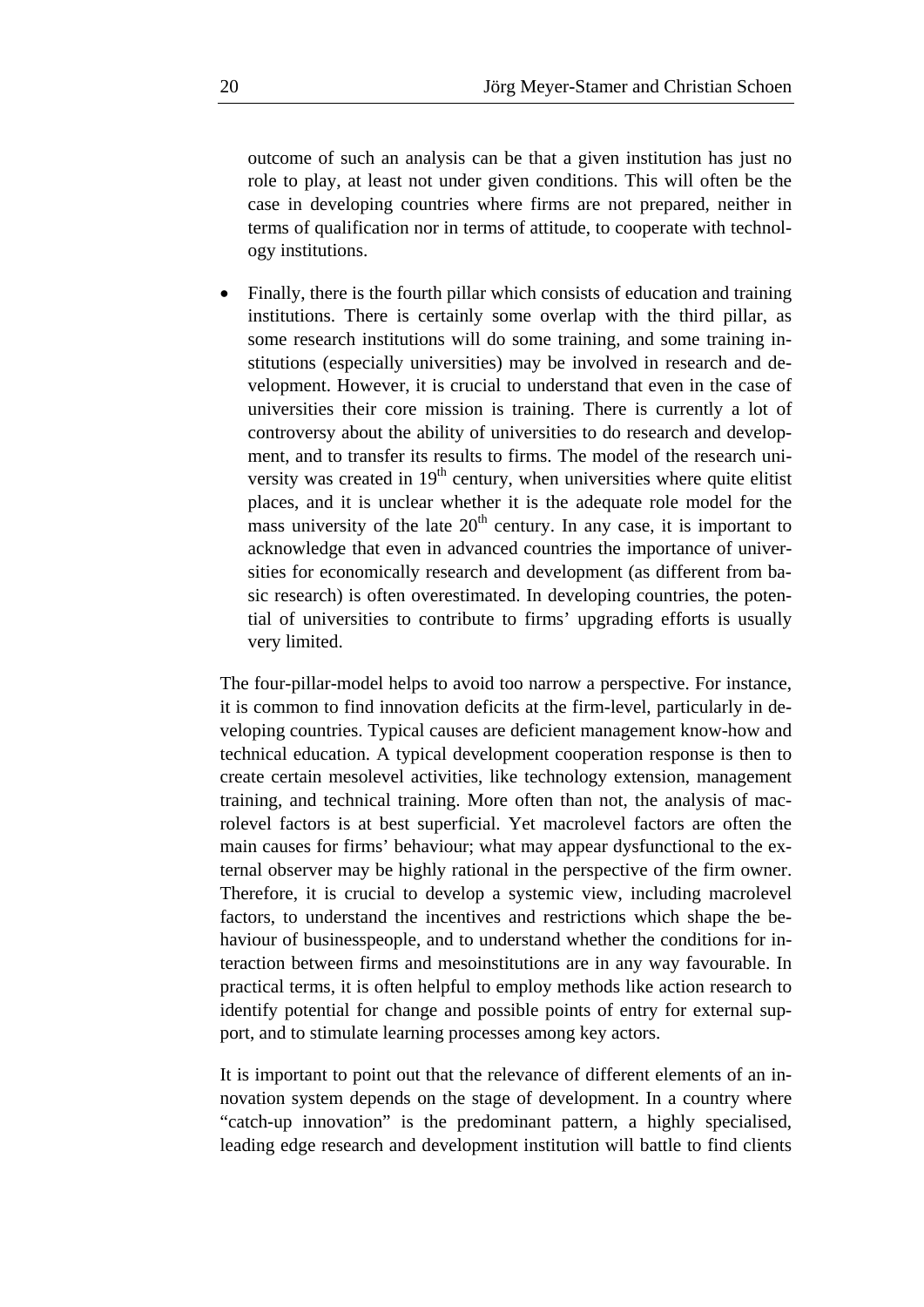for its services. A cluster of leading edge high technology firms, a technology demonstration centre will in all likelihood not need a technology demonstration centre. In other words, the examples mentioned in the figure above are illustrations rather than a blueprint. The structure of an innovation system, and the organisations that are part of it, will change over time and according to the level of economic development.

### *5.4.2 What is a Local Innovation System?*

Innovation is based on interaction, and a lot of this interaction is highly localized. Despite globalization, proximity is still an important element. It is not by chance that locations such as Silicon Valley are so dynamic. And it is due to this fact that locality has received an increasing share of attention in the recent past – most notably in the discussion on industrial clusters, but also in the discussion on regional and local innovation systems.

A local innovation system is a geographically concentrated network of different actors who are interacting frequently, and for whom this interaction is essential for their innovation effort. The following figure tries to depict this.





But the figure does more than just depicting a local innovation system. It also points at the fact that local innovation systems are usually integrated into larger network. Local innovation systems, national innovation systems, and international networks and transactions are not alternatives, but complementary features. The local innovation system is an empirical, often tangible fact. In includes firms and institutions which are dealing with the spe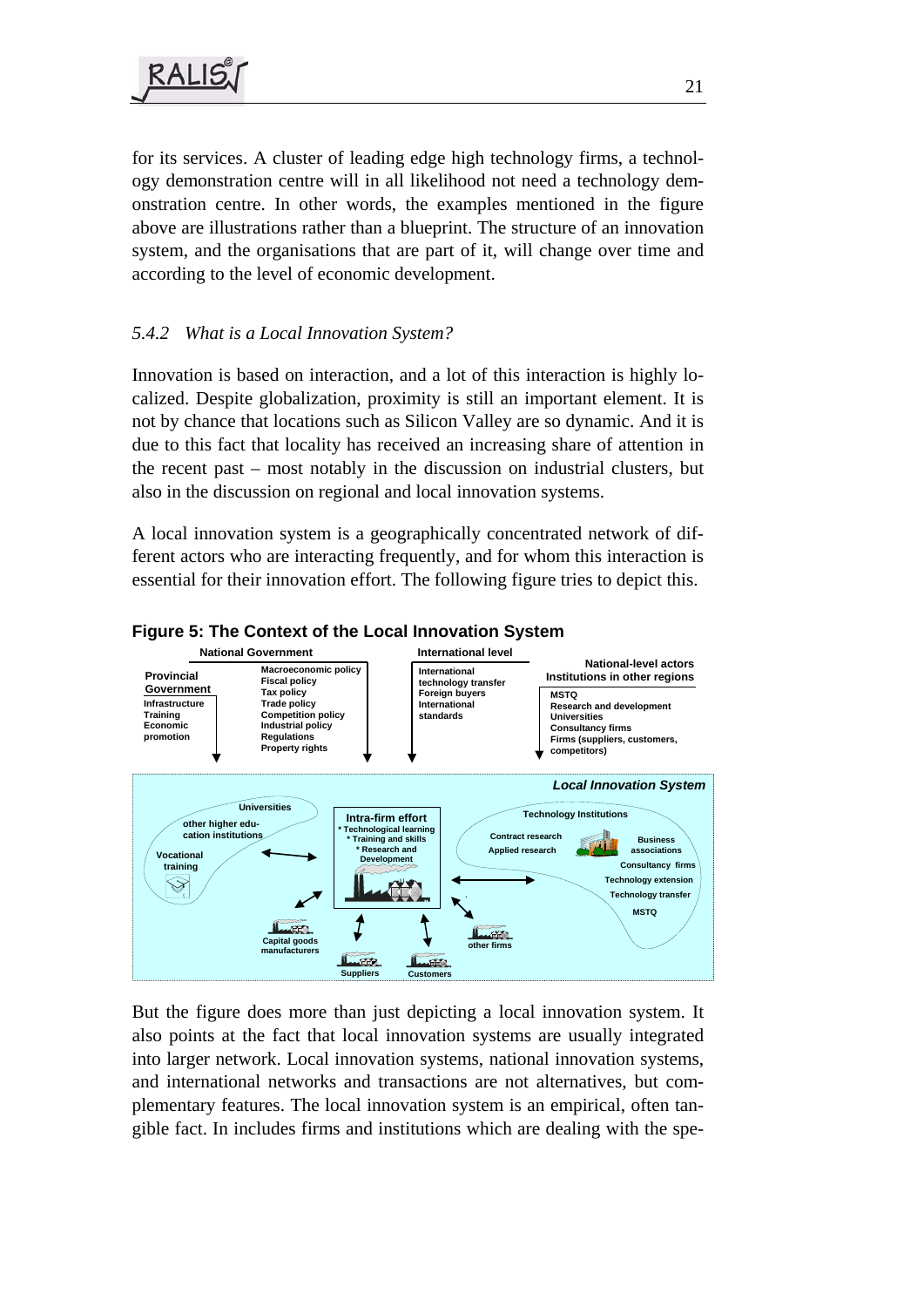cific demands of local firms in terms of skills development and technological support. The national innovation system is less tangible; it is more about the overall incentive structure which may create the necessity to innovate.

What are the typical challenges that an effort to upgrade a local innovation system faces? We would suggest that there are three typical challenges:

- 1. Building an effective, interaction-based innovation system: This is a challenge in particular for emerging countries with a relatively recent evolution of competitive sectors that only occasionally have established constructive relationships with technology-oriented organisations such as universities or research centres.
- 2. Increasing the effectiveness of an innovation system, overcoming fragmentation: This is a challenge that needs to be confronted in locations with a relatively long tradition of innovation promotion measures and a relatively complex landscape of technology-related organisations. There is necessarily some fragmentation, and there is always room for improvement in terms of use of existing capacities. Many innovation promotion activities aim at addressing fragmentation and making better use of existing capacities.
- 3. Introducing disruptive innovation, fundamentally restructuring an innovation system: Some locations, and some clusters, are facing the challenge of disruptive innovation. For instance, a local cluster with a long tradition in mechanical engineering is typically unprepared when mechanical devices are combined with, or even substituted by, electronic devices. For some locations, addressing such disruptive innovation is a matter of survival.

#### *5.4.3 Consequences for the design of a RALIS Exercise*

The design of a RALIS Exercises needs to reflect the pattern of innovation predominant in the chosen location. Moreover, during the build-up to a RALIS Exercise, it is important to assess the main challenge the location is facing.

• In locations where the predominant pattern is "catch-up", RALIS is not necessarily the ideal approach. However, a RALIS Exercise can still deliver important insights and proposals regarding a possible upgrading and modernisation effort. In particular, it can guide an effort to create a functioning innovation system, including suggesting the type of organisations that need to be creating to support companies' upgrading effort.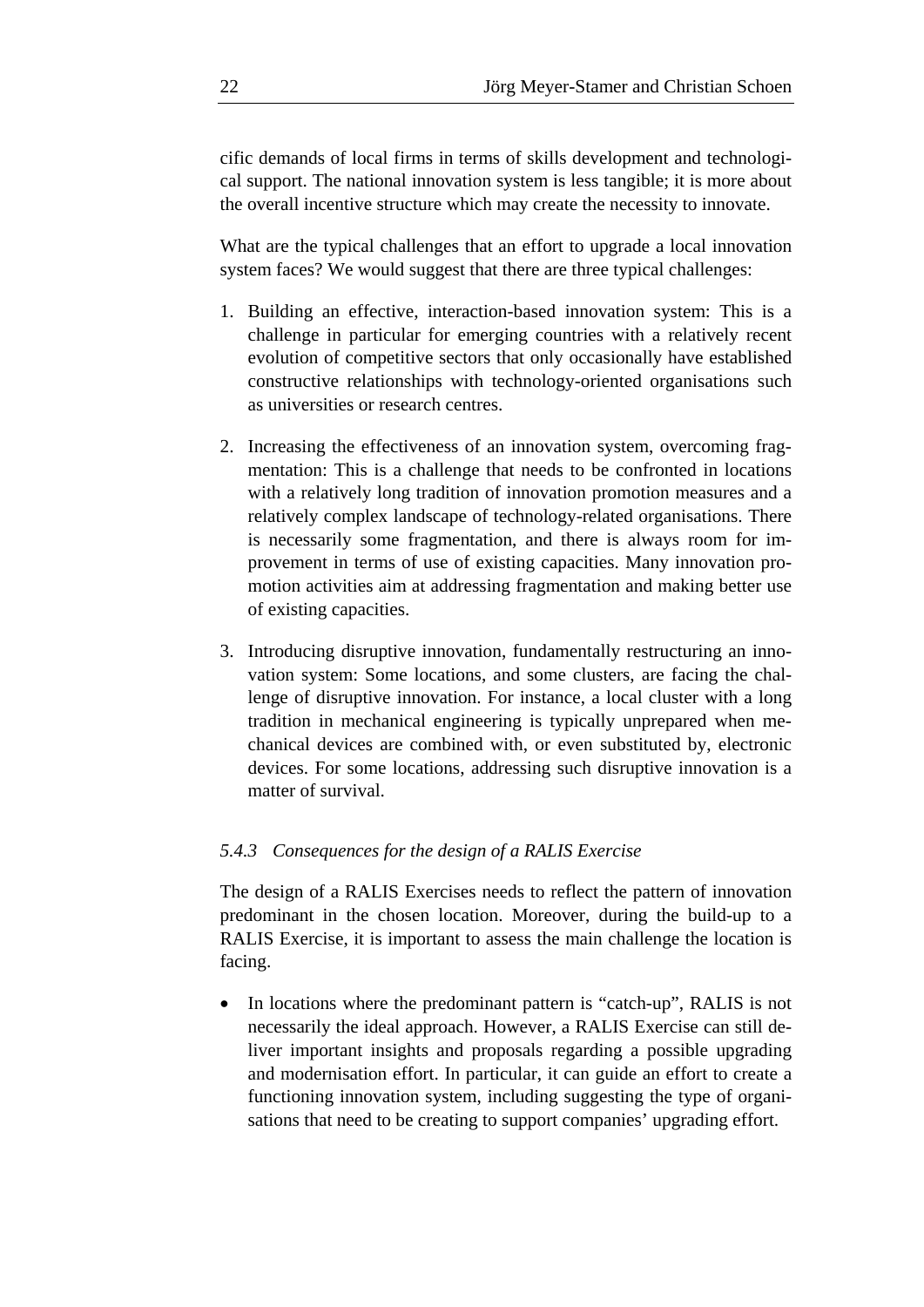1

- In locations where the predominant pattern is "running to stand still", it is important to identify the drivers of innovation, which may be, for instance, buyers (i.e. lead firms in the value chain that the local producers are connected to) or suppliers of inputs or capital goods. In order to formulate realistic proposals for local technological upgrading, it is crucial to keep the demands and offers of those players in mind. Regarding the main challenge, any one of the three mentioned above can apply.
- In locations where the predominant pattern is "innovation for competitive advantage", it is paramount to identify the relevant challenge: Is the location battling with fragmentation, and should the RALIS Exercise focus at practical ways of addressing it? Or is the location facing disruptive innovation, and should the RALIS Exercise investigate the specific features of this challenge and focus at possible responses?

## **6 What are results of RALIS exercises?**

In 2001, the first RALIS exercises were conducted to carry out regional investigations in the context of a comprehensive evaluation of the Indonesian national innovation system with a specific focus on the SME sector and on ongoing decentralisation efforts. Exemplarily in 10 selected districts in Indonesia, RALS field research was conducted by two teams, each consisting of four consultants. Their task was to assess the extent and performance of regional technology transfer and the technological capabilities of the regions.<sup>8</sup>

The RALIS teams spent one week in each of the locations. Figure 6 gives some data on the fieldwork. We can summarize some of the key findings of the RALIS diagnostic in Indonesia in 2001 as follows:

- There is hardly any local/regional innovation system anywhere. This is not to say that there is no technological capability building and innovation within firms and also in institutions. But technological capability building is rarely based on intense interaction between different actors / organizations at the local level.
- There is little interaction between firms and training as well as research institutions. Firms rely on other sources of technology.

<sup>8</sup> The 10 locations selected for case studies in Indonesia were Bandung, Yogyakarta / Klaten, Semarang, Surabaya, Medan, Padang, Samarinda, Manado, Mataram, Makassar.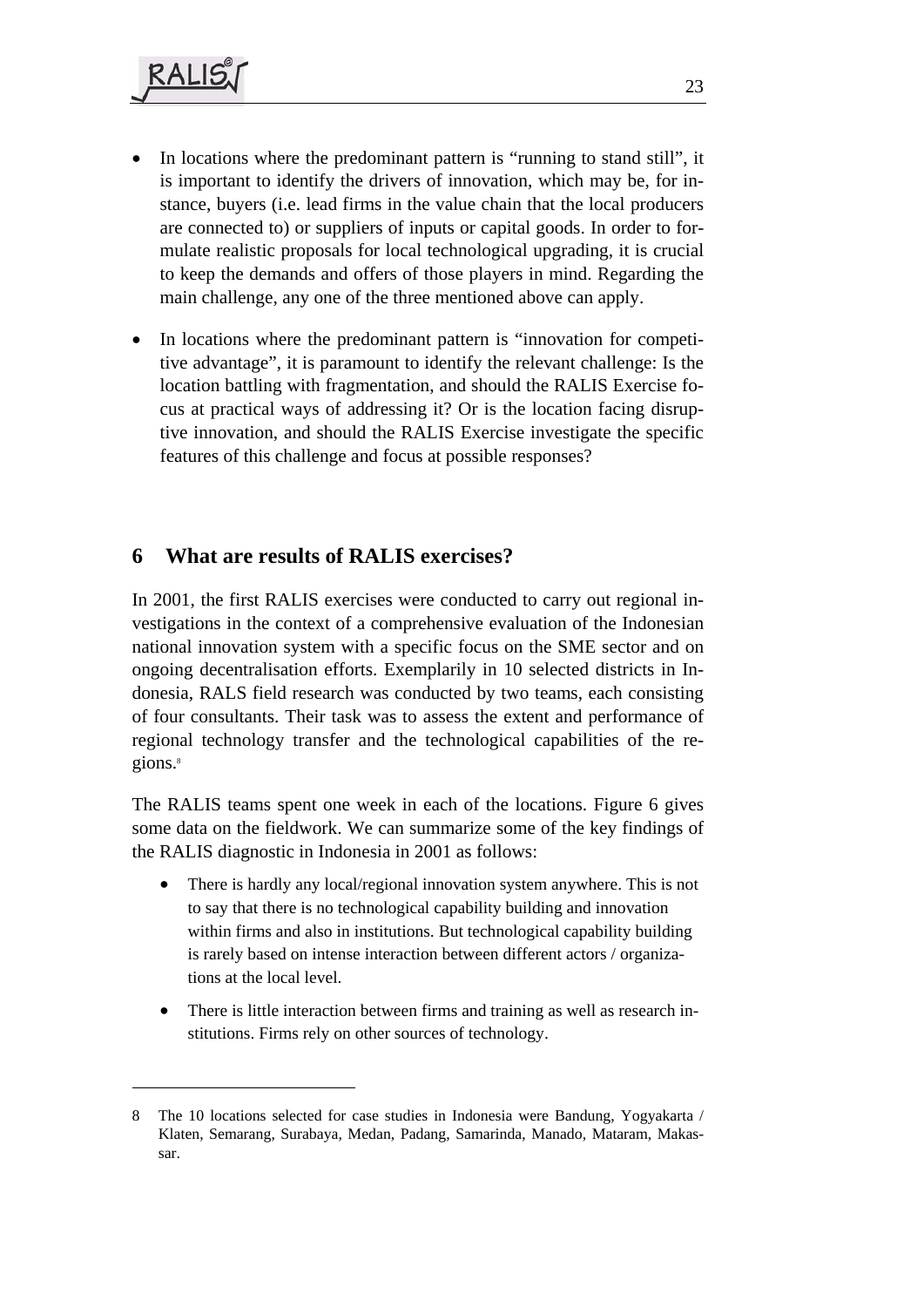

#### **Figure 6: RALIS Field research in Indonesia**

- There is an inward-orientation of training- and research-institutions. Their incentive structure so far militates against networking with firms. Training institutions define their courses and curricula mostly without taking demand by private firms into account. Research institutions define their research priorities based on the availability of government funding, or at least the hope that there might be some government funding available.
- There is an enormous distrust of firms vis-à-vis government institutions. Firms prefer to have as little as possible to do with government institutions, including training and research institutions.
- For firms, suppliers and customers are the main sources of technology. This applies particularly to SMEs. An interesting finding, however, is that NGOs play an important role in technology transfer to natural resource based industries.

In the course of the action-oriented RALIS application addressing the clothing and textiles (C&T) value chain in **Western Cape / South Africa** in 2004 the RALIS team had conducted interviews with 25 stakeholders from the C&T sector and supporting institutions and seven mini-workshops with relevant sector elements in the C&T value chain and supporting institutions. The preparation of a value chain map of the C&T sector in Western Cape can be considered a first result (see Figure 7). Some further key results are presented below.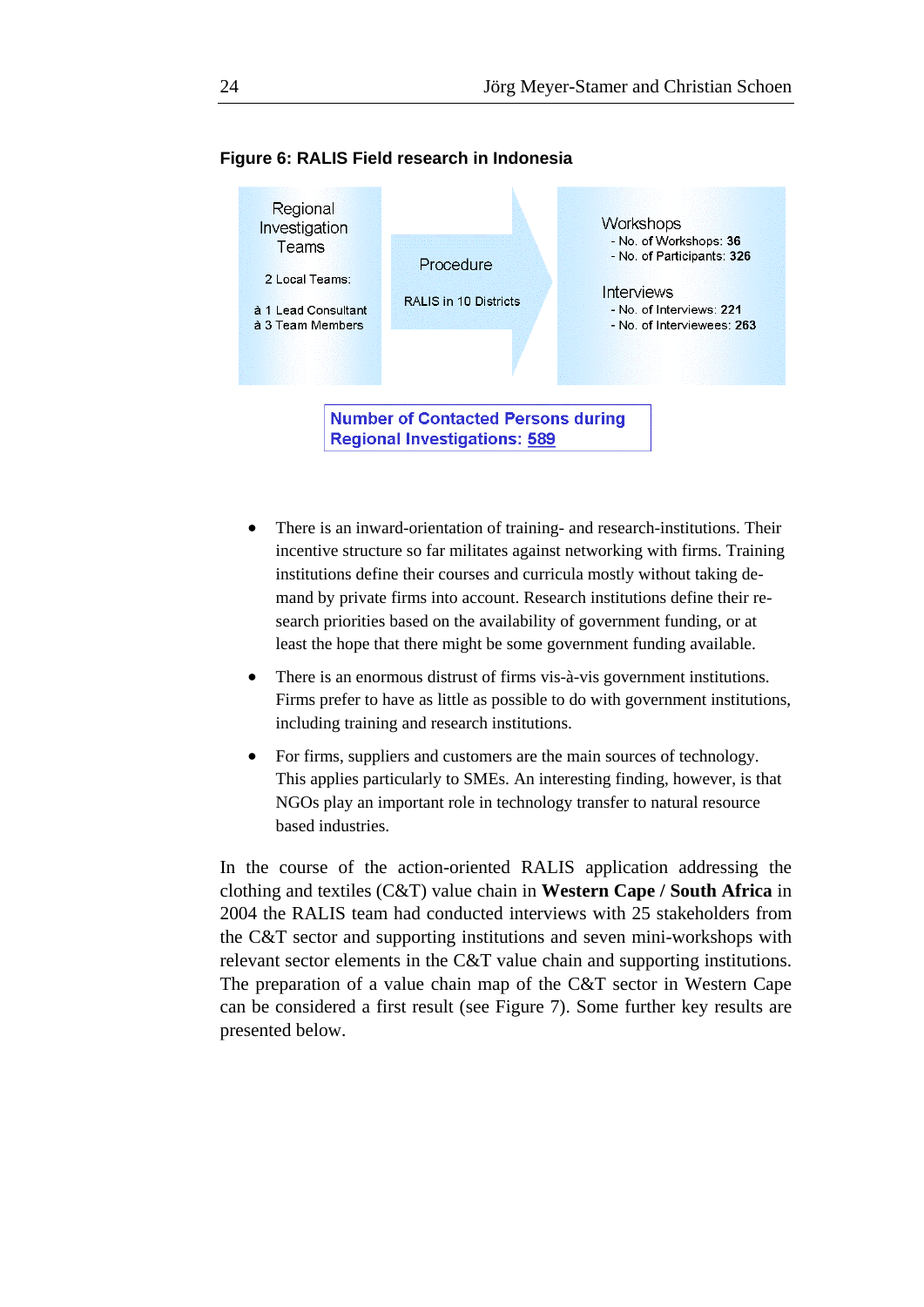

**Figure 7: Map of the Western Cape C&T value chain incl. sub-sector clustering**



During fieldwork, particularly during interviews the RALIS team interacted with some garment and textile companies that were thriving (extension of production, increase of employment) despite the presently difficult situation, and with other companies that were reducing their production capacities and retrenching their workforce. The successful and growing companies displayed a number of features which we highlighted as key success factors:

- Positive attitude towards the future
- Continuous holistic training (CEOs personally involved as trainers)
- Serving niche markets (at least as part of their activities)
- Very active with product and process innovation (mostly in cooperation with their direct and partly indirect customers and/or suppliers)
- Planned annual capital and technology investment in order to keep the production and processing capacities technologically upgraded
- Effective productivity incentive schemes for their workforce
- Strategic, intimate customer relationships

The RALIS team had identified these key success factors during the first few interviews and subsequently re-examined them during the subsequent interviews.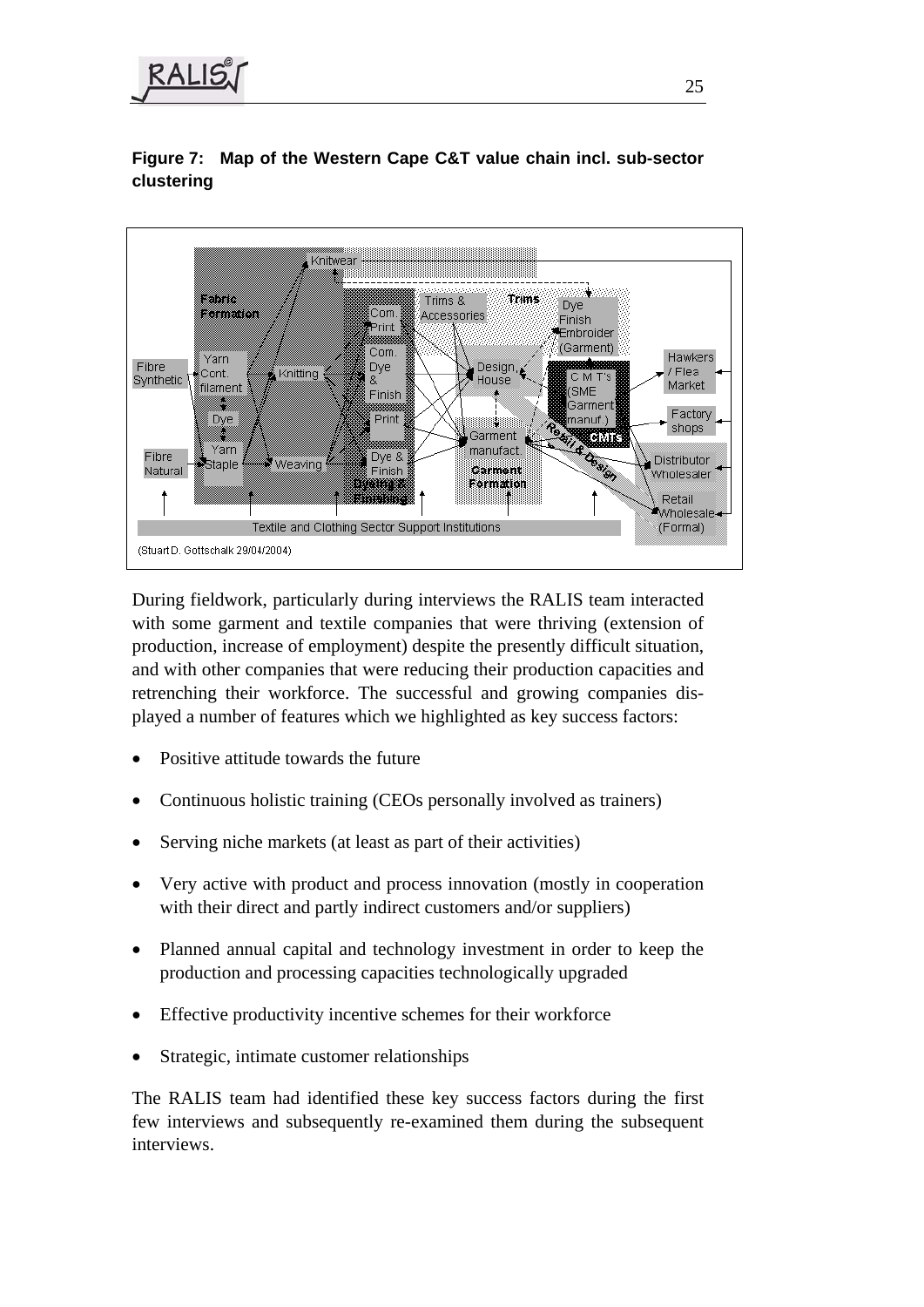Moreover, the information collected during the RALIS exercise highlighted some obvious competitive advantages and disadvantages which the South African C&T sector shows in comparison to competitors in other parts of the world (particularly in Asia), for sales in the domestic South African market.

The competitive advantages included the following:

- Quality and on-time delivery
- No delay in communication, since the local manufacturers are located 'on the door step' of their customers
- Adherence to international social compliance standards (ITS, Bargaining Council and individual retailer approved)
- Cheap utility cost (e.g. electricity)

Competitive Disadvantages have been identified in the following areas:

- Labour cost (up to seven times higher than e.g. in China)
- Proximity to major export markets
- Physical infrastructure (e.g. port efficiency)
- Institutional infrastructure (e.g. technology support)
- Productivity and efficiency of manufacturing processes

The RALIS exercise resulted in a list of 16 short, medium and long term proposals addressing marketing issues as well as issues related to productivity, quality and service levels.

One year after the exercise, the status of implementation of the RALIS proposals is mixed. Some proposals, such as 'benchmarking the C&T sector across the entire value chain' have progressed, also due to the strong support from the provincial Government of Western Cape. Others, such as proposals related to labour-rights, are stuck due to the resistance of the relevant trade union which seems to be insurmountable, at least at this stage.

The experience with the action-oriented RALIS application addressing the C&T value chain in Western Cape in 2004 takes us to the following conclusions: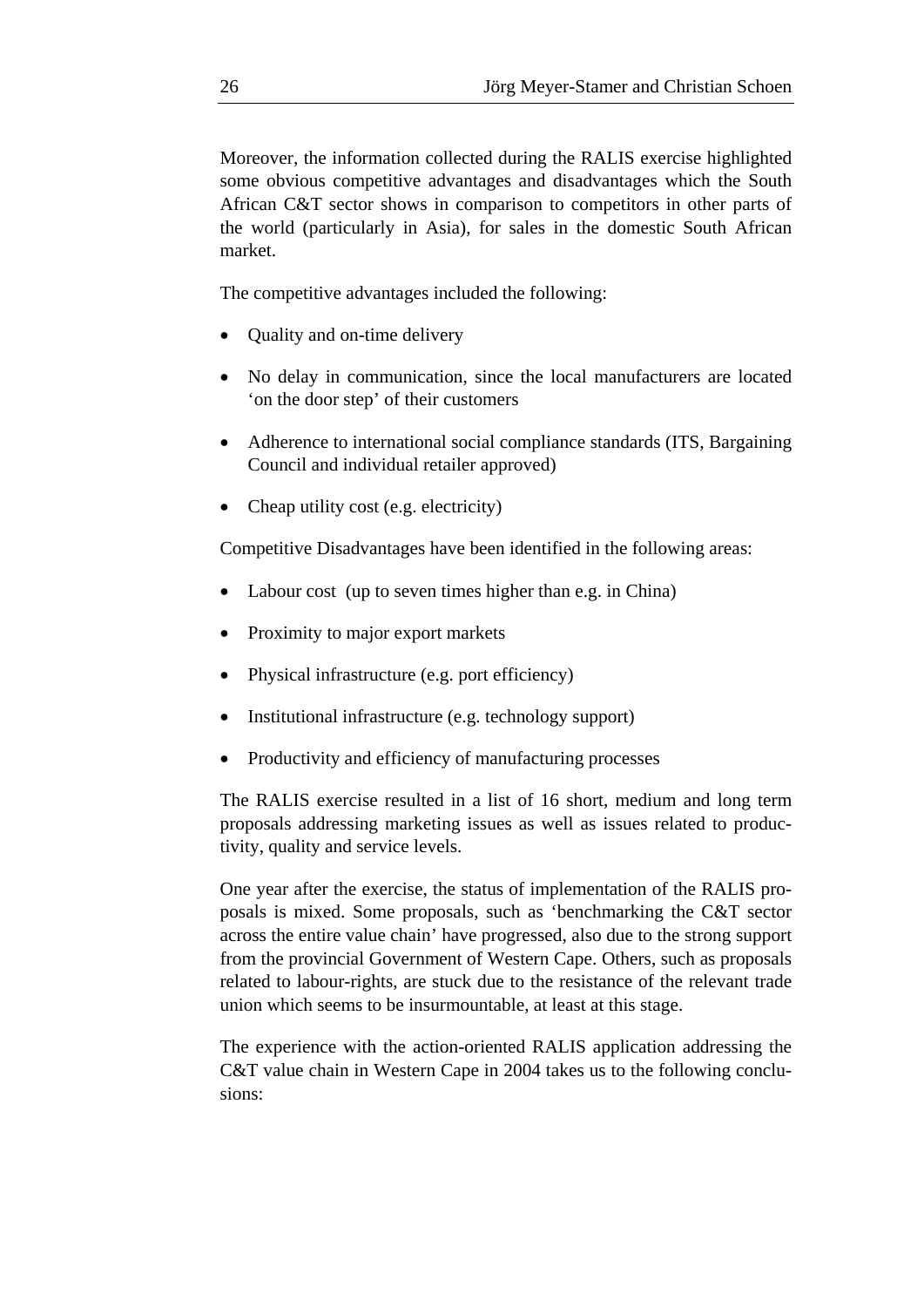- The RALIS exercise has shown that the methodology is suitable for assessing the competitiveness of a value chain in a highly industrialized environment and even in a situation of crisis and strong problem pressure.
- It is not necessary to contract external value chain researchers to conduct mappings and analyses of regional value chains. A RALIS Exercise can render the necessary results much quicker and at a lower cost. Moreover, it already involves, mobilizes and motivates those players who subsequently would champion practical activities in a given value chain initiative.
- Regional value chain initiatives are up against a variety of obstacles, such as lack of trust between companies and time constraints of business-people. For that reason, RALIS principles like swift action for quick wins are crucial to convince the players in a value chain that the initiative makes sense.
- RALIS (similar to PACA) is a suitable method when it comes to connecting companies, supporting institutions and government. It is able to overcome communication barriers between these different sectors. Especially for government it is often difficult to project commitment and competence to the private sector. RALIS can be useful in overcoming this perception.
- RALIS (similar to PACA) is a methodology that is not only useful to launch an innovation initiative but also to assess and refocus ongoing initiatives. It can be used both to drive and to monitor and evaluate innovation and development initiatives. It is thus able to solve the difficult challenge of introducing monitoring and evaluation into a value chain initiative.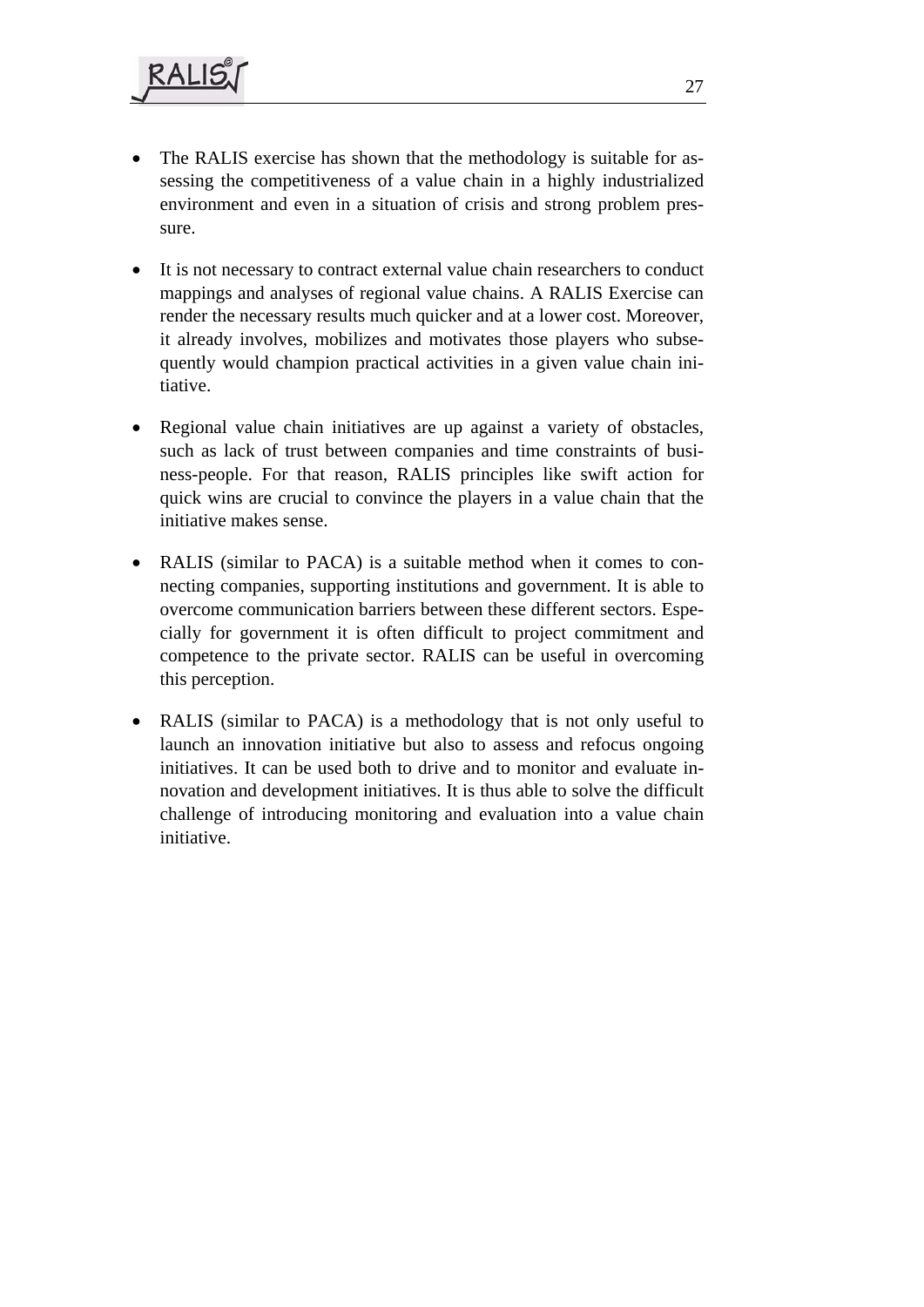#### **Bibliography**

- Braczyk, Hans-Joachim, Cooke, Philip, & Heidenreich, Martin (eds, 1998): Regional Innovation Systems. The role of governances in a globalized world. London: UCL.
- Cooke, Philip (1992): Regional Innovation Systems: Competitive Regulation in the New Europe. Geoforum, Vol. 23, No.3,pp.365-382.
- Cooke, Philip (1996): The New Wave of Regional Innovation Networks: Analysis, Characteristics and Strategy. Small Business Economics, Vol. 8, pp. 1 - 13.
- Doloreux, David & Parto, Saeed (2004): Regional Innovation Systems: A Critical Synthesis. Discussion Paper Series. INTECH. United Nations University. Maastricht.
- Enos, John L. (1991): The creation of technological capability in developing countries. London, New York: Pinter Publishers.
- Freeman, Christopher (1987): Technology Policy and Economic Performance. Lessons from Japan. London, New York: Pinter.
- Hillebrand, Wolfgang, Messner, Dirk, & Meyer-Stamer, Jörg (1994): Strengthening Technological Capability in Developing Countries - Lessons from German Technical Cooperation. Berlin: German Development Institute.
- Koschatzky, Knut (2000): The regionalisation of innovation policy in Germany : theoretical foundations and recent experience. Karlsruhe: Fraunhofer-ISI.
- Lundvall, Bengt Aake (ed) (1992): National Systems of Innovation. Towards a Theory of Innovation and Interactive Learning. London: Pinter Publishers.
- Malmberg, Anders, & Maskell, Peter (2002): The elusive concept of localization economies: towards a knowledge-based theory of spatial clustering. Environment and Planning A, Vol. 34, pp. 429-449.
- Mertins, Kai (Ed.) (2002): Innovation in Indonesia Assessment of the National Innovation System and Approaches for Improvement, Fraunhofer IRB Verlag, Stuttgart, ISBN 3-8167-6229-8
- Meyer-Stamer, Jörg (1997): Technology, Competitiveness and Radical Policy Change: The Case of Brazil. London: Frank Cass.
- Meyer-Stamer, Jörg (2004): Paradoxes and ironies of locational policy in the new global economy. In Hubert Schmitz, Local Enterprises in the Global Economy. Issues of Governance and Upgrading. Cheltenham: Edward Elgar, pp. 326-348.
- Moulaert, Frank & Sekia, Farid (2003): Territorial Innovation Models: A Critical Survey. Regional Studies, Vol. 37.3, pp. 289–302.
- Nelson, Richard R. (1992): National Innovation Systems: A Retrospective on a Study. Industrial and Corporate Change, Vol. 1, No.2, pp.347-74.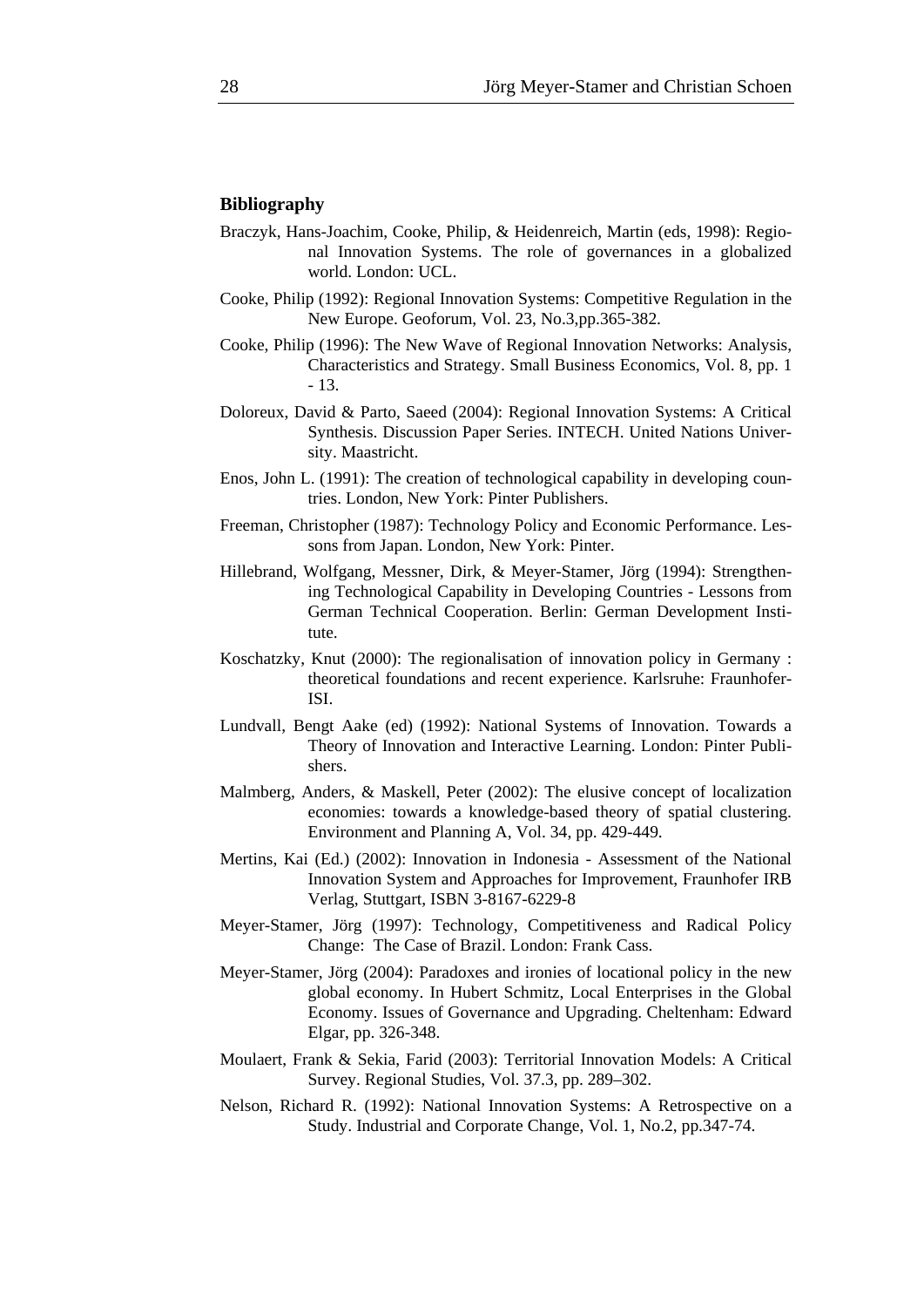- OECD (1992): Technology and the Economy. The Key Relationships. Paris.
- OECD (1999): Managing National Innovation Systems, Paris
- OECD (2002): Dynamising National Innovation Systems, Paris
- Porter, Michael E. (1996): What is strategy? Harvard Business Review, Vol. 74, No. 6, pp. 61-78.
- Porter, Michael E. (2003): 'The Competitive Advantage of South Africa', Powerpoint Presentation, Johannesburg, June 9.
- Schumpeter, Joseph (1964): Theorie der wirtschaftlichen Entwicklung. Eine Untersuchung über Unternehmergewinn, Kapital, Kredit, Zins und den Konjunkturzyklus. Berlin: Duncker und Humblot (6.Aufl.; 1.Aufl. 1911).
- Storper, Michael (1993): Regional 'Worlds' of Production: Learning and Innovation in the Technology Districts of France, Italy and the USA. Regional Studies, Vol. 27, No.5, pp.433-55.